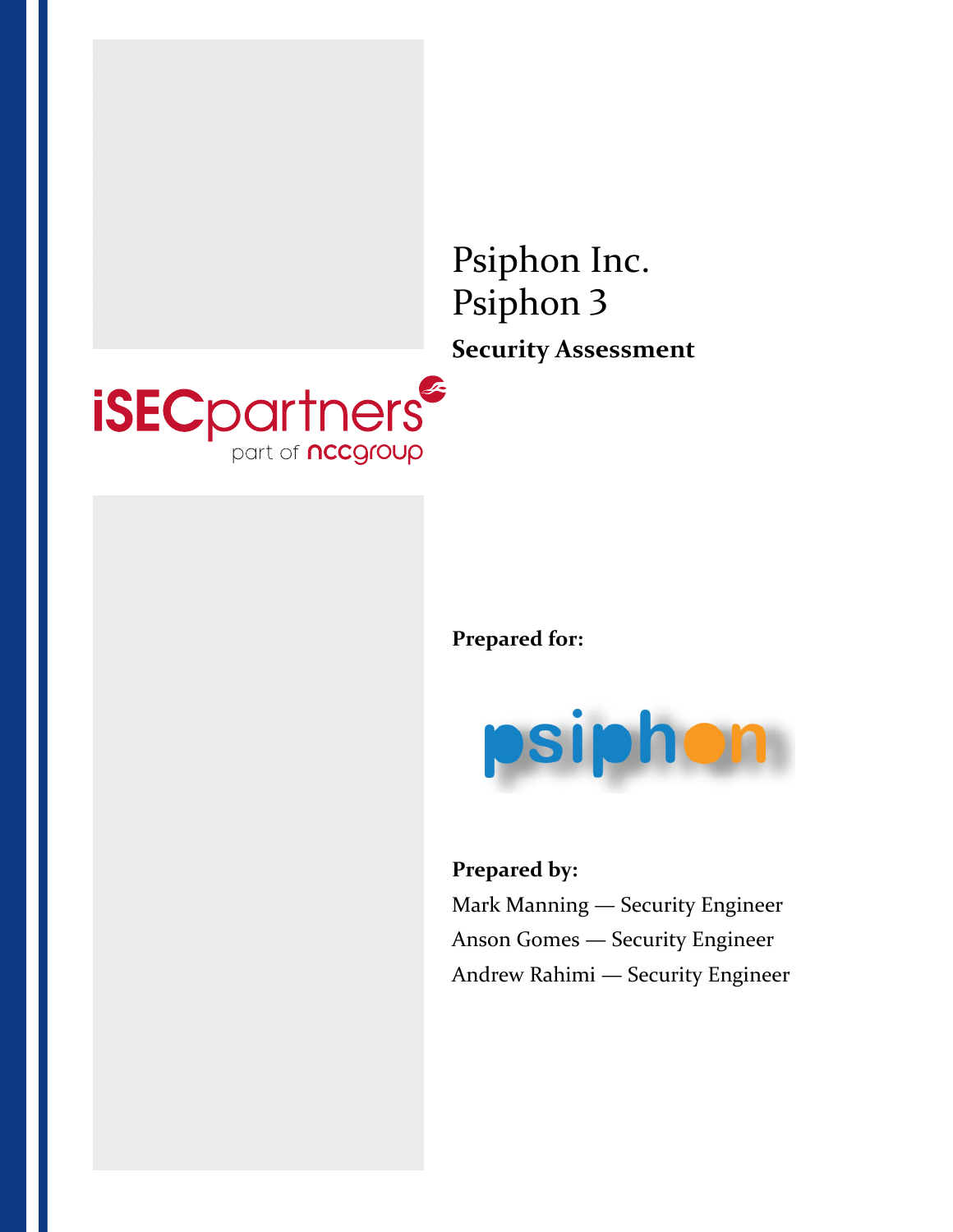

©2014, iSEC Partners, Inc.

Prepared by iSEC Partners, Inc. for Psiphon. Portions of this document and the templates used in its production are the property of iSEC Partners, Inc. and can not be copied without permission.

While precautions have been taken in the preparation of this document, iSEC Partners, Inc, the publisher, and the author(s) assume no responsibility for errors, omissions, or for damages resulting from the use of the information contained herein. Use of iSEC Partners services does not guarantee the security of a system, or that computer intrusions will not occur.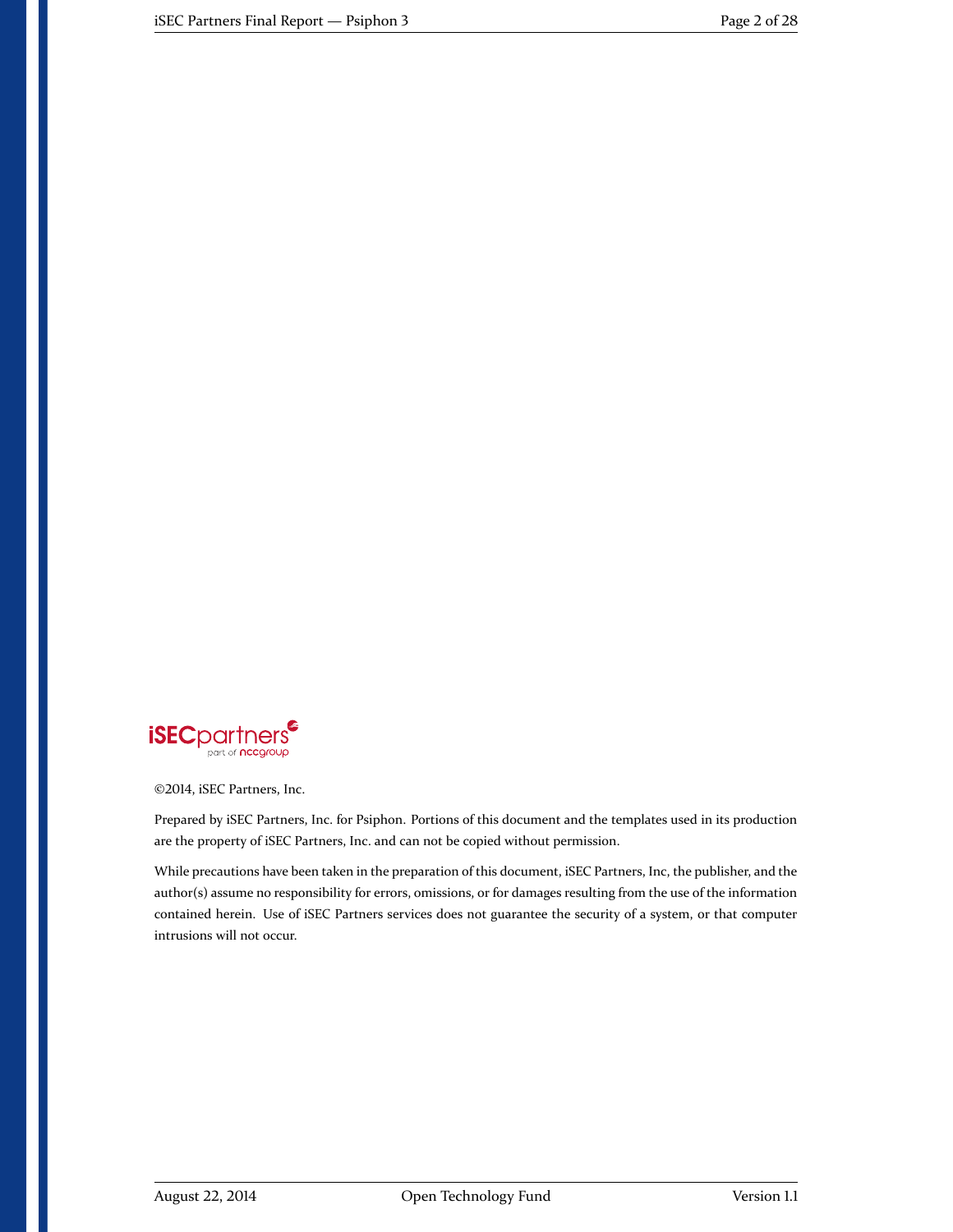# **Table of Contents**

| 1            | $\overline{\mathbf{4}}$ |  |           |  |  |
|--------------|-------------------------|--|-----------|--|--|
|              | 1.1                     |  | 5         |  |  |
|              | 1.2                     |  | 6         |  |  |
|              | 1.3                     |  | 6         |  |  |
|              | 1.4                     |  | 7         |  |  |
| $\mathbf{2}$ |                         |  | 8         |  |  |
|              | 2.1                     |  | 8         |  |  |
|              | 2.2                     |  | 9         |  |  |
| $\mathbf{3}$ |                         |  | 12        |  |  |
|              | 3.1                     |  | 12        |  |  |
|              | 3.2                     |  | 14        |  |  |
|              | 3.3                     |  | 15        |  |  |
|              | 26                      |  |           |  |  |
|              |                         |  | <b>26</b> |  |  |
|              | A.1                     |  | 26        |  |  |
|              |                         |  | 27        |  |  |
|              | B.1                     |  | 27        |  |  |
|              | B.2                     |  | 27        |  |  |
|              |                         |  |           |  |  |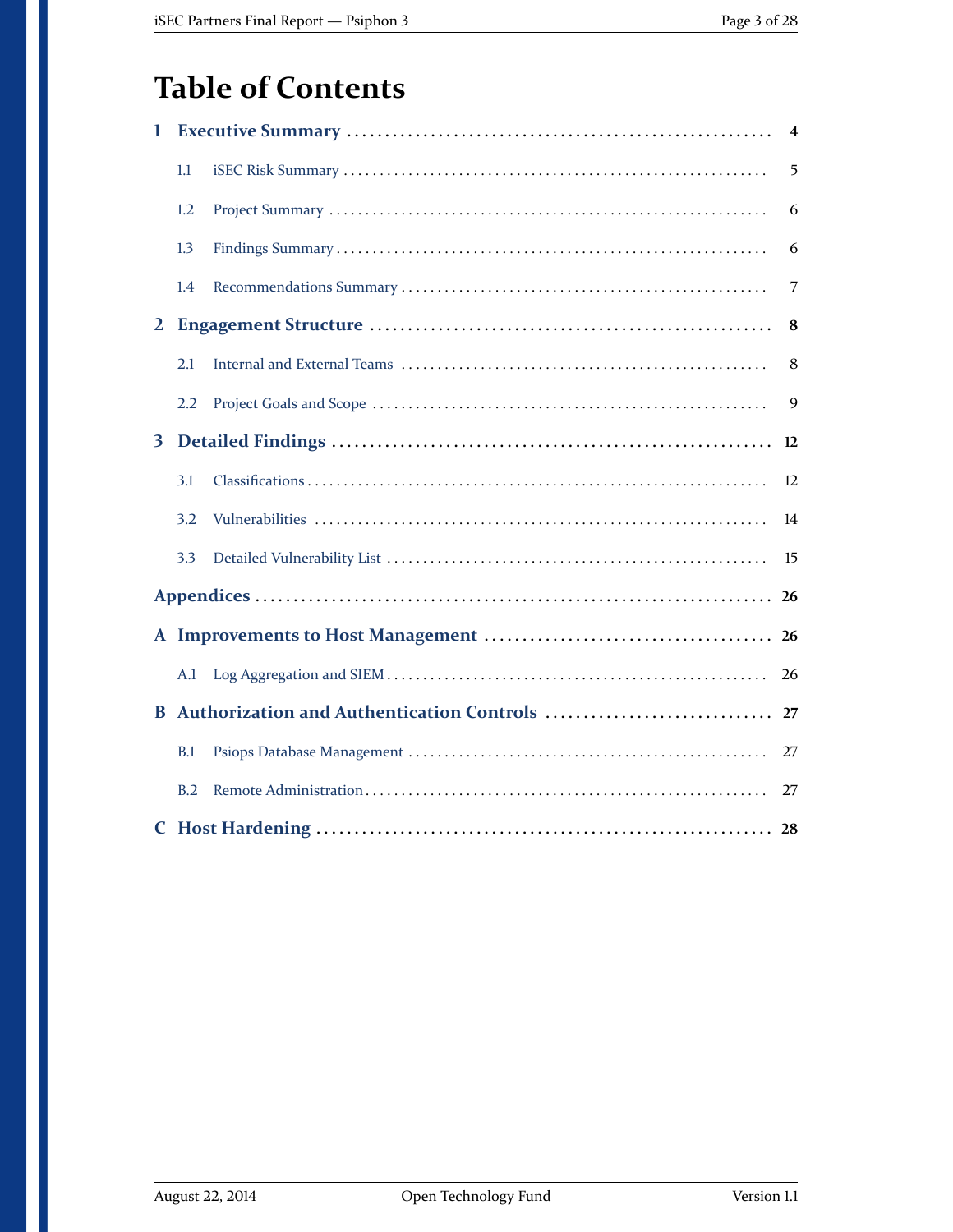# <span id="page-3-0"></span>**1 Executive Summary**

# psiphon

| <b>Application Summary</b>                                            |                                      |  |  |  |
|-----------------------------------------------------------------------|--------------------------------------|--|--|--|
| <b>Application Name</b>                                               | Psiphon 3                            |  |  |  |
| <b>Application Version</b>                                            | 3.0 - Client Version: 78             |  |  |  |
| <b>Application Type</b>                                               | <b>Windows and Android Clients</b>   |  |  |  |
| Platform                                                              | Python, C++, Debian 6 & 7, Ubuntu 14 |  |  |  |
| <b>Engagement Summary</b>                                             |                                      |  |  |  |
| Dates                                                                 | July 21, 2014 - August 22, 2014      |  |  |  |
| Consultants Engaged                                                   | Three                                |  |  |  |
| <b>Total Engagement Effort</b>                                        | Six person-weeks                     |  |  |  |
| <b>Engagement Type</b>                                                | <b>Security Assessment</b>           |  |  |  |
| <b>Testing Methodology</b>                                            | White Box                            |  |  |  |
|                                                                       |                                      |  |  |  |
| <b>Vulnerability Summary</b>                                          |                                      |  |  |  |
| Total High severity issues                                            | $\mathbf{1}$                         |  |  |  |
| Total Medium severity issues                                          | 1                                    |  |  |  |
| Total Low severity issues                                             | 3                                    |  |  |  |
| Total Informational severity issues                                   | 6                                    |  |  |  |
| Total vulnerabilities identified:                                     | $\mathbf{u}$                         |  |  |  |
| See section 3.1 on page 12 for descriptions of these classifications. |                                      |  |  |  |
| Category Breakdown:                                                   |                                      |  |  |  |

| Access Controls        | O |
|------------------------|---|
| Auditing and Logging   | 0 |
| Authentication         | O |
| Configuration          |   |
| Cryptography           | 0 |
| Data Exposure          |   |
| Data Validation        | 0 |
| Denial of Service      | 0 |
| <b>Error Reporting</b> | 0 |
| Patching               |   |
| Session Management     | 0 |
| Timing                 | O |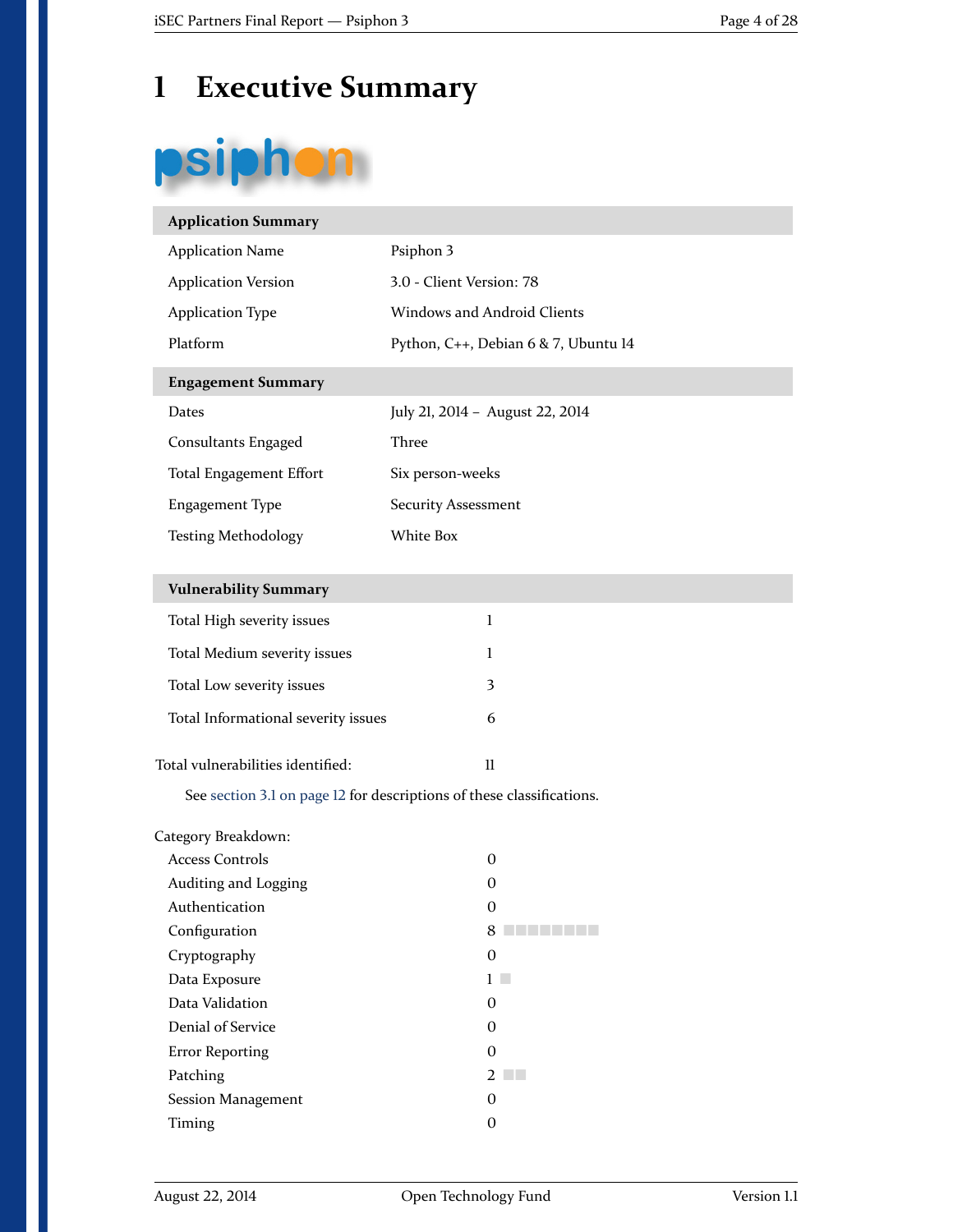## <span id="page-4-0"></span>**1.1 iSEC Risk Summary**

The iSEC Partners Risk Summary chart evaluates discovered vulnerabilities according to user risk. The impact of the vulnerability increases towards the bottom of the chart. The sophistication required for an attacker to find and exploit the flaw decreases towards the left of the chart. The closer a vulnerability is to the chart origin, the greater the risk to Psiphon users.

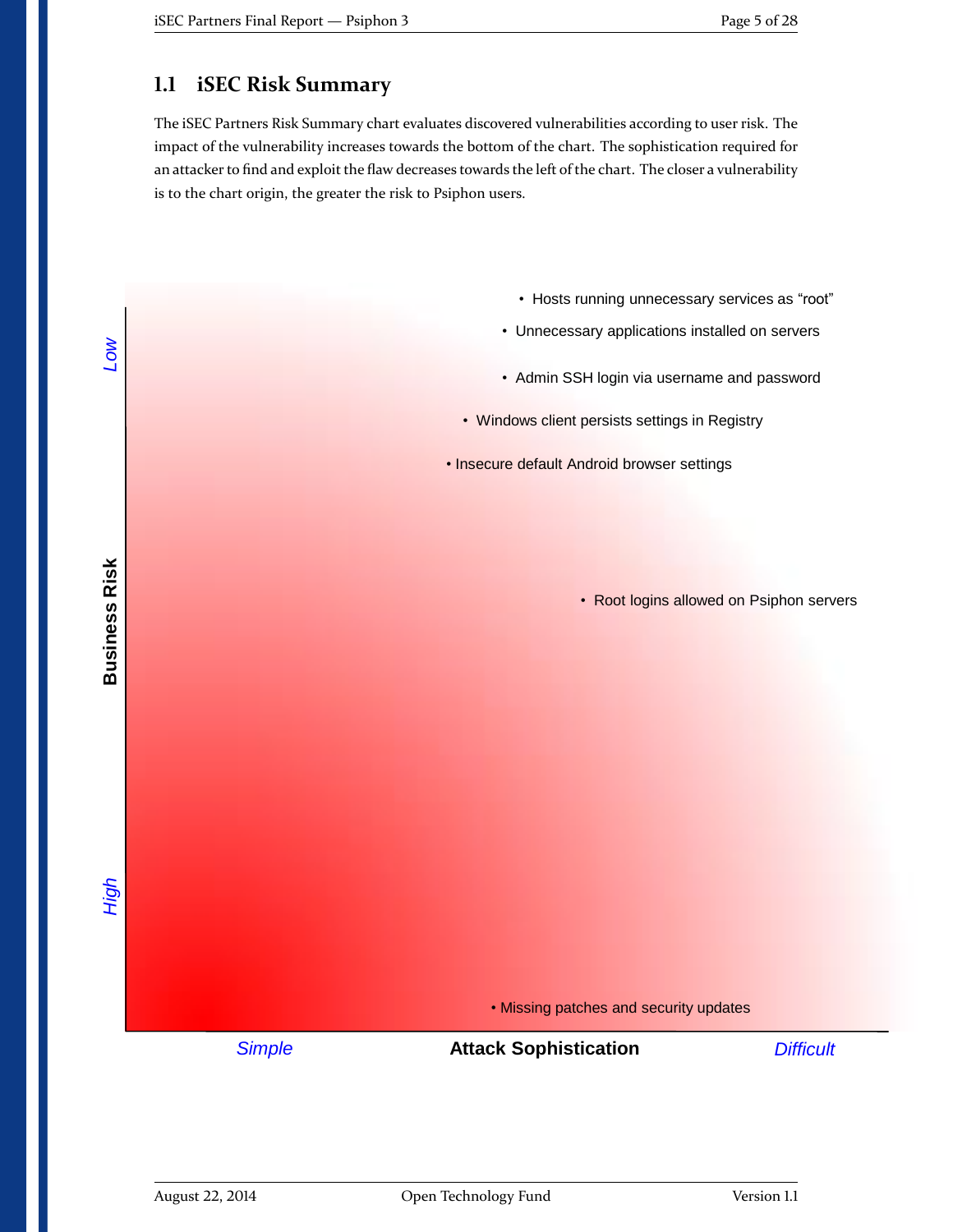## <span id="page-5-0"></span>**1.2 Project Summary**

Open Technology Fund<sup>[1](#page-5-2)</sup> engaged iSEC Partners (iSEC), an NCC Group company, to perform a security assessment for Psiphon Inc. (Psiphon) to evaluate their Psiphon 3 software. The Psiphon software is designed for censorship circumvention through the use of VPN, SSH, Obfuscated SSH (OSSH), and HTTP/SOCKS Proxy technologies to bypass enforced restrictions and provide users with uncensored access to Internet content. The end goal of which is to provide residents of censored states a way to gain unfettered access to the Internet.

The Psiphon 3 software has numerous components that were deemed in scope for the engagement. These included the Psiphon Android and Windows clients, Psiphon server configuration, fingerprinting defense mechanism, OSSH protocol, automation server, feedback system, and stats tracking.

Three iSEC consultants worked for a total of six person-weeks and completed the engagement across three calendar-weeks that started on July 21, 2014 and ended on August 22, 2014, with breaks in between. The engagement was white box in nature and Psiphon provided iSEC with source code, test clients for Android and Windows, and credentials to access a dedicated Psiphon server.

The engagement began with a short architecture review using documentation provided by the Psiphon team and information garnered through technical interviews conducted with the various team members. This was followed by a review of the Psiphon server configurations and subsequently an assessment of the security of the Psiphon Android application.

Later phases of the project expanded the testing team and focused on assessing the Psiphon Windows client, analyzing network traffic, and assessing the server discovery protocol. A review of the OSSH handshake implementation was also performed and iSEC performed a cursory analysis of the Psiphon automation scripts that are used for server management and other infrastructure logistics.

The Psiphon team was very helpful during the testing process. The team made themselves readily available to respond to queries and resolved any issues or difficulties that were encountered during the testing phase.

## <span id="page-5-1"></span>**1.3 Findings Summary**

The following report reflects that during the assessment, iSEC identified many areas where the Psiphon team was following industry best practices, or were properly mitigating any threats. Many of the findings identified are considered as suggested improvements to a defense-in-depth approach to their system. No inherent architecture flaws were identified during the testing period and the developers have shown to be actively invested in ensuring the security of their users.

As Psiphon continues to grow both from an organizational perspective and in infrastructure, their resources may be difficult to scale. For this reason, iSEC has made recommendations that can assist in their growth and believes that the improvements to logging, host security, and management will help allow the group to expand while minimizing the risk of affecting their security posture.

<span id="page-5-2"></span><sup>1</sup><https://www.opentechfund.org/>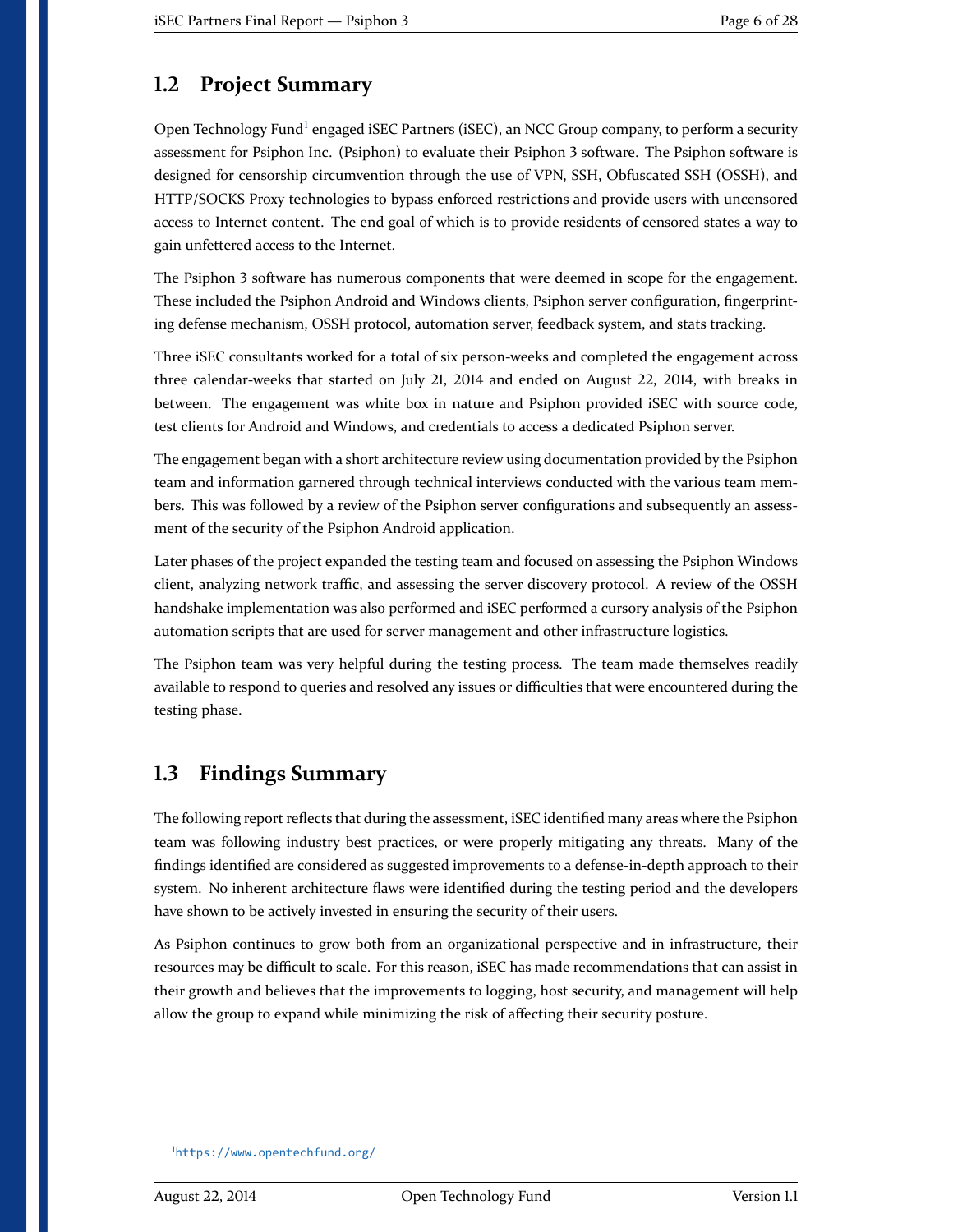## <span id="page-6-0"></span>**1.4 Recommendations Summary**

In general, Psiphon should continue to invest time hardening the hosts that are running the Psiphon tools. This includes the supporting infrastructure like the automatic email responder as well as their core operating environment that runs the Psiphon 3 suite of services. The organization should also start to make enterprise-grade improvements to the way servers are managed as well as making it a goal to have a better perspective of what types of attacks occur, real-time, on the network.

#### **Short Term**

Short term recommendations are meant to be relatively easily executed actions, such as configuration changes or file deletions that resolve security vulnerabilities. These may also include more difficult actions that should be taken immediately to resolve high-risk vulnerabilities. This area is a summary of short term recommendations; additional recommendations can be found in the vulnerabilities section.

**Keep Psiphon servers patched and updated.** [Ensure that all systems stay up to date without affect](#page-14-1)[ing Psiphon services. If automatic updates pose too much of a risk to the stability of the server, using](#page-14-1) a tool like Ansible<sup>[2](#page-6-1)</sup> [may make automating the update process of approved patches easier.](#page-14-1)

**Enable alerts for active attacks.** [When systems are being attacked, administrators should receive](#page-19-0) alerts to effectively respond. The fail2ban [tool should be configured to alert on repeated attacks.](#page-19-0)

**Disable risky features in the Android browser.** [The Psiphon browser application that is integrated](#page-22-0) [into the Android client can help mitigate the risk of exploitation or attack by disabling JavaScript,](#page-22-0) [auto-complete of form fields, and caching of sensitive information, by default.](#page-22-0)

#### **Long Term**

Long term recommendations are more complex and systematic changes that should be taken to secure the system. These may include significant changes to the architecture or code and may therefore require in-depth planning, complex testing, significant development time, or changes to the user experience that require retraining.

**Integrate a patch management process.** [Patch management systems and configuration manage](#page-14-1)[ment tools allow administrators to manage mass quantities of systems with little effort. The manage](#page-14-1)[ment process should include a review of each of the patches to ensure they do not affect the Psiphon](#page-14-1) [servers and their users.](#page-14-1)

**[Consolidate authentication to the Psiphon servers.](#page-16-0)** Consider implementing a consolidated au[thentication approach like LDAP. This would improve the control the organization has over auditing](#page-16-0) [access to the servers as well as make it easier to scale as Psiphon grows \(](#page-16-0) [Appendix B on page 27\)](#page-26-0).

**Implement an organization-wide SIEM/IDS.** [A SIEM/IDS/Log Aggregator could provide better in](#page-19-0)[sight over what is currently happening on the Psiphon network and reduce the amount of time to react](#page-19-0) [to events. For more information see](#page-19-0) [Appendix A.1 on page](#page-25-1) [26.](#page-25-1)

<span id="page-6-1"></span><sup>2</sup><http://www.ansible.com>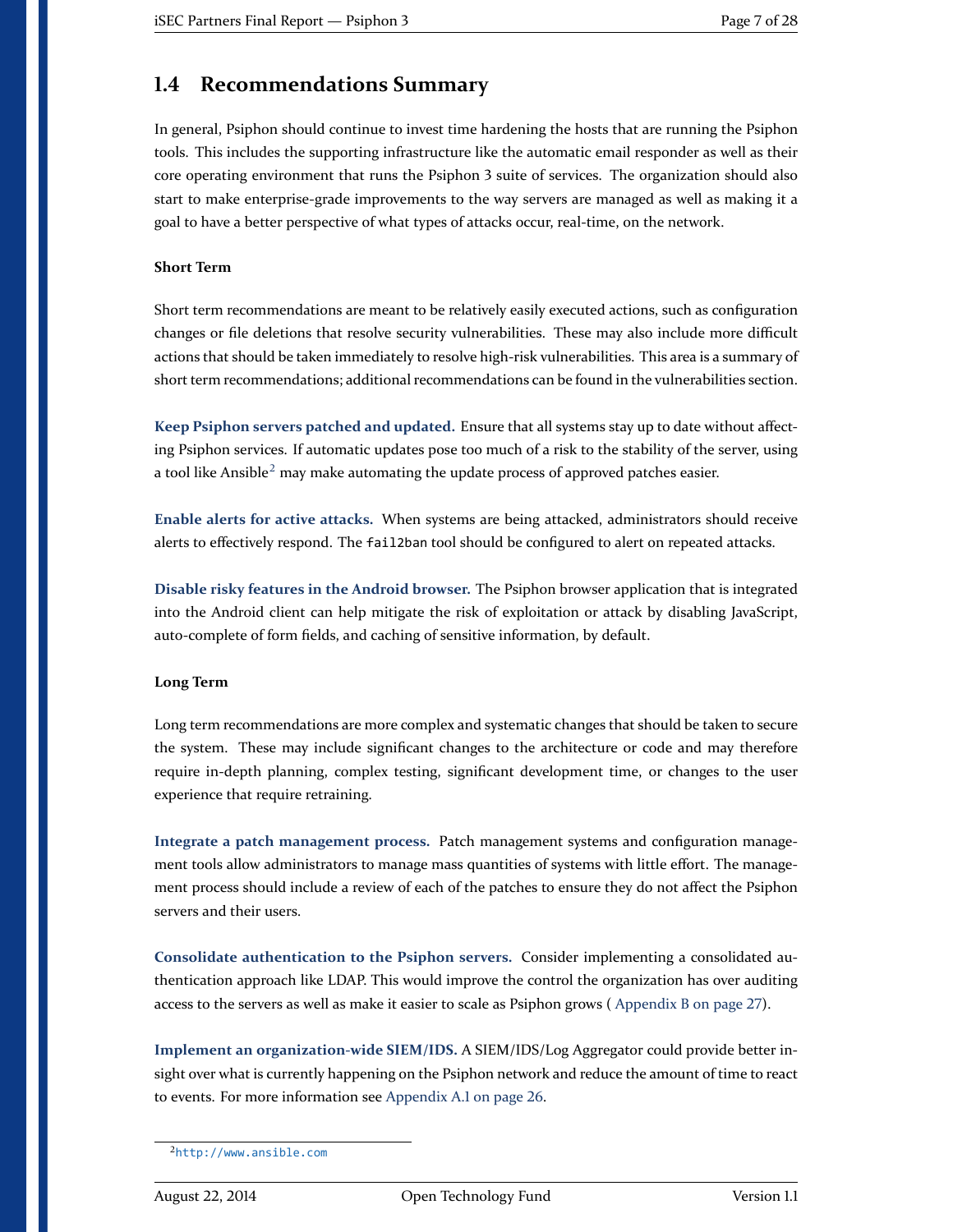# <span id="page-7-0"></span>**2 Engagement Structure**

## <span id="page-7-1"></span>**2.1 Internal and External Teams**

The iSEC team has the following primary members:

- Mark Manning Security Engineer [mmanning@isecpartners.com](mailto:mmanning@isecpartners.com)
- Anson Gomes Security Engineer [anson@isecpartners.com](mailto:anson@isecpartners.com)
- Andrew Rahimi Security Engineer [arahimi@isecpartners.com](mailto:arahimi@isecpartners.com)
- Tom Ritter Account Manager [tritter@isecpartners.com](mailto:tritter@isecpartners.com)
- Dana Bost Project Manager [dbost@isecpartners.com](mailto:dbost@isecpartners.com)

The Psiphon team has the following primary members:

- Rod Hynes Psiphon Primary Contact [r.hynes@psiphon.ca](mailto:r.hynes@psiphon.ca)
- Karl Kathuria Psiphon [k.kathuria@psiphon.ca](mailto:k.kathuria@psiphon.ca)
- Michael Hull Psiphon [m.hull@psiphon.ca](mailto:m.hull@psiphon.ca)
- Adam Pritchard Psiphon [a.pitchard@psiphon.ca](mailto:a.pitchard@psiphon.ca)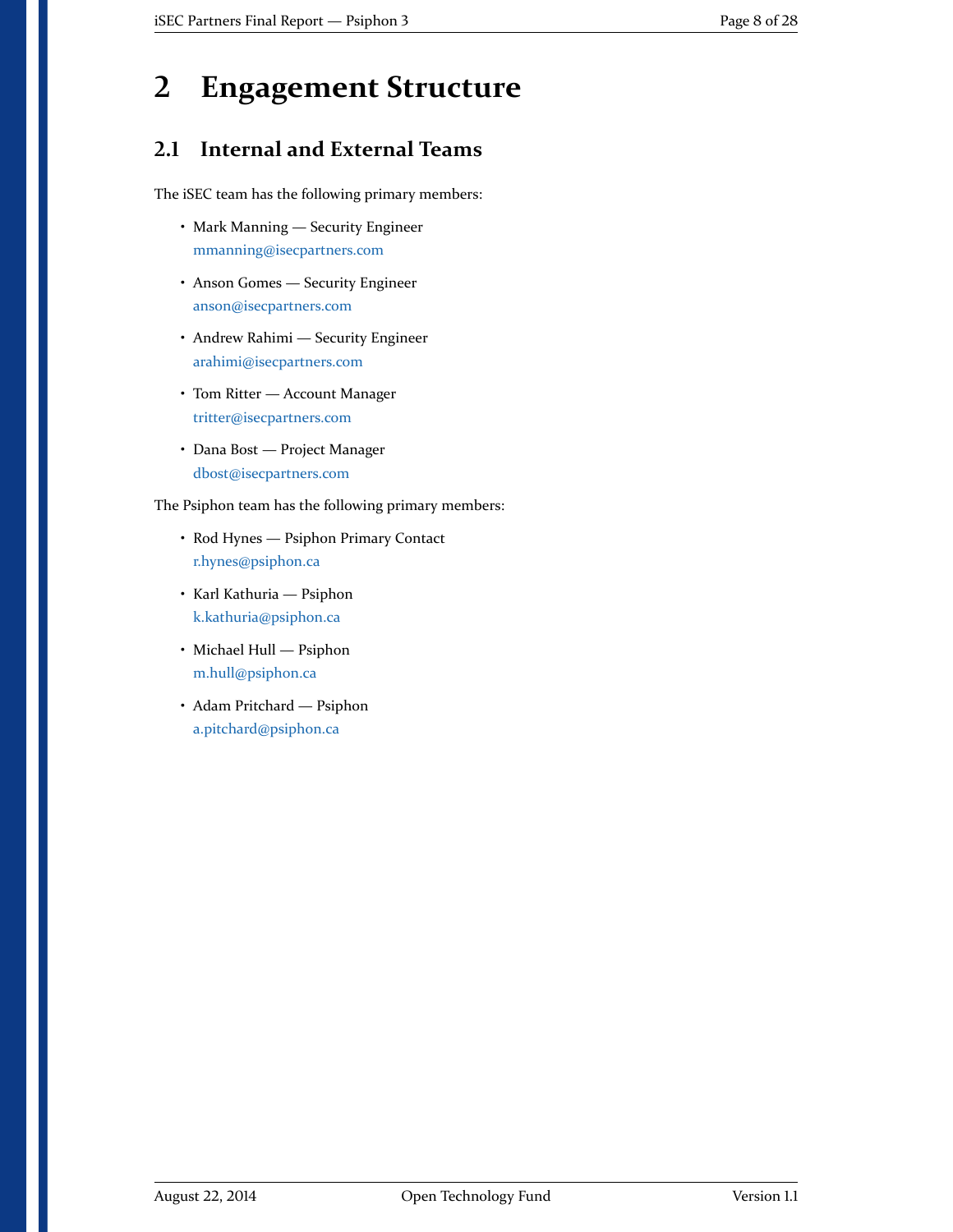## <span id="page-8-0"></span>**2.2 Project Goals and Scope**

The goal of this engagement was to identify concerns in the Psiphon 3 that endangers individuals using the system to evade Internet censorship in their respective country and mechanisms that would cause Psiphon to become unavailable to those users. Discussions with the Psiphon team led iSEC to focus on the following adversarial threats:

- Failure to circumvent and bypass Internet censorship (e.g.: The Psiphon software fails to tunnel traffic)
- Adversary enumerates/blocks Psiphon servers (e.g.: The failure to partition servers or scanning signature for server hosts)
- Adversary identifies and blocks Psiphon network traffic between clients and servers (e.g.: The traffic signature or deep packet inspection(DPI) of the protocol)
- Exploitation of the Psiphon client software (e.g.: Vulnerabilities like buffer overflows in Polipo via attack-crafted web pages as well as the Psiphon client upgrade mechanism)

#### **Threat Model**

The Psiphon client's threat model, as defined by the Psiphon team, is focused on adversaries interested in blocking the censorship-evading capabilities of the application, and/or attacking the Psiphon users via vulnerabilities in the application. The application does not aim to provide any type of anonymity, pseudonimity, or privacy-enhancing features. Because of this, the threat model does not factor in attacks on user privacy unless it affects the software's primary goal of Internet censorship evasion. iSEC consultants did not review the software for information tracking purposes, or privacy issues as this was deemed outside the threat model, and therefore out of scope. As Psiphon continues to evolve to respond to new types of attacks (be it technical or political), its threat model will follow suit and may need to adapt beyond what is currently in scope today.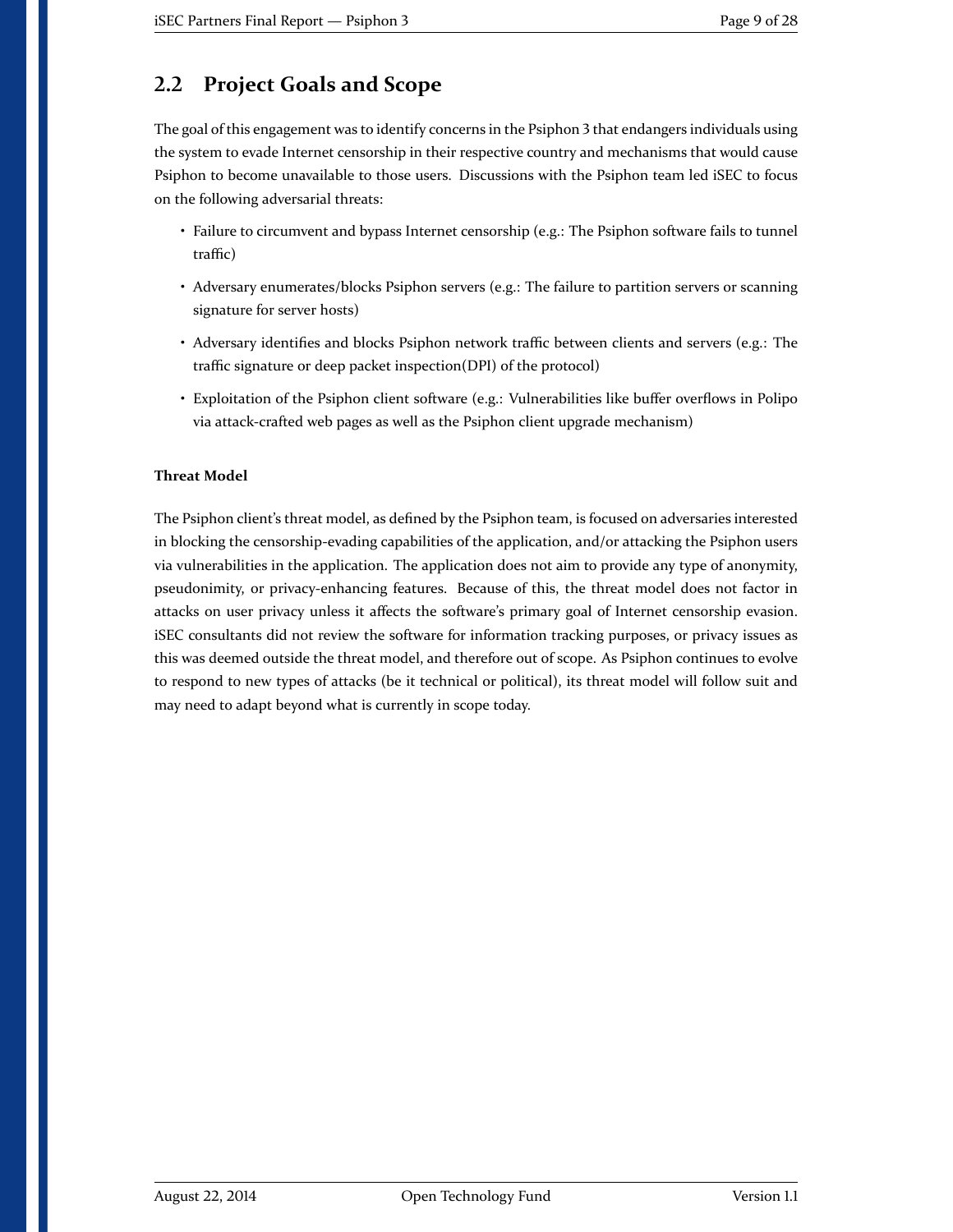#### **Areas of Focus and Completed Coverage**

The Psiphon project consists of a variety of parts including the Android client, Windows client, thirdparty libraries, hosted servers, and scripts and tools used for automation. iSEC worked with the Psiphon team to come up with specific areas believed to be of concern to the Psiphon and their users within the time constraints of the project. Below is an overview of areas of focus, items that have been partially reviewed, and areas that were given a cursory review:

| <b>Completed Review</b>                               |                                                                                                                                                                                                                                                                                                                                                                                                                                                                                                                                                                                                                                                                                |  |  |  |
|-------------------------------------------------------|--------------------------------------------------------------------------------------------------------------------------------------------------------------------------------------------------------------------------------------------------------------------------------------------------------------------------------------------------------------------------------------------------------------------------------------------------------------------------------------------------------------------------------------------------------------------------------------------------------------------------------------------------------------------------------|--|--|--|
| Component                                             | <b>Status</b>                                                                                                                                                                                                                                                                                                                                                                                                                                                                                                                                                                                                                                                                  |  |  |  |
| Psiphon Android Library<br>and Client                 | Reviewed for common issues related to storage, IPC mechanisms,<br>and implementing third-party code.                                                                                                                                                                                                                                                                                                                                                                                                                                                                                                                                                                           |  |  |  |
| Psiphon Windows Client                                | Reviewed the Psiphon Windows client software and the integration<br>and usage of third-party libraries with the client.                                                                                                                                                                                                                                                                                                                                                                                                                                                                                                                                                        |  |  |  |
| Psiphon Network Traffic<br>Fingerprint                | Reviewed network traffic to examine traffic between the Psiphon<br>client and server application for patterns and fingerprints.                                                                                                                                                                                                                                                                                                                                                                                                                                                                                                                                                |  |  |  |
| Psiphon Server<br>Discovery Protocol                  | Assessed the Psiphon automated server discovery protocol to verify<br>if an attacker could enumerate all the Psiphon servers at a given<br>time.                                                                                                                                                                                                                                                                                                                                                                                                                                                                                                                               |  |  |  |
| Psiphon Server Host<br>Configuration and<br>Hardening | Reviewed for common misconfigurations, bad permissioning, inse-<br>cure practices, and other areas where the server could potentially<br>be compromised.                                                                                                                                                                                                                                                                                                                                                                                                                                                                                                                       |  |  |  |
| Psiphon OSSH<br>Handshake                             | Reviewed the Obfuscated SSH protocol handshake between the<br>Psiphon Client and OSSH service hosted on Psiphon servers. The<br>results of which showed that it defended against fingerprinting by<br>appearing as random data. The OSSH protocol itself would po-<br>tentially be vulnerable to identification by sniffing the initial key<br>exchange, but Psiphon mitigates this risk by exchanging the OSSH<br>"keyword" value out-of-band through the server list exchange.<br>Without this "keyword" value, it would require heavy resources for<br>an adversary to properly fingerprint and block the OSSH handshake<br>using DPI, based on the Layer 4 contents alone. |  |  |  |
| Psiphon Automailer<br>System                          | Reviewed the automailer tools, host configuration, and security<br>practices.                                                                                                                                                                                                                                                                                                                                                                                                                                                                                                                                                                                                  |  |  |  |
| Psiphon Web Server                                    | Reviewed the Cherry Py web server implementation including input<br>validation mechanisms, sensitive logging functions, and general<br>web application vulnerabilities.                                                                                                                                                                                                                                                                                                                                                                                                                                                                                                        |  |  |  |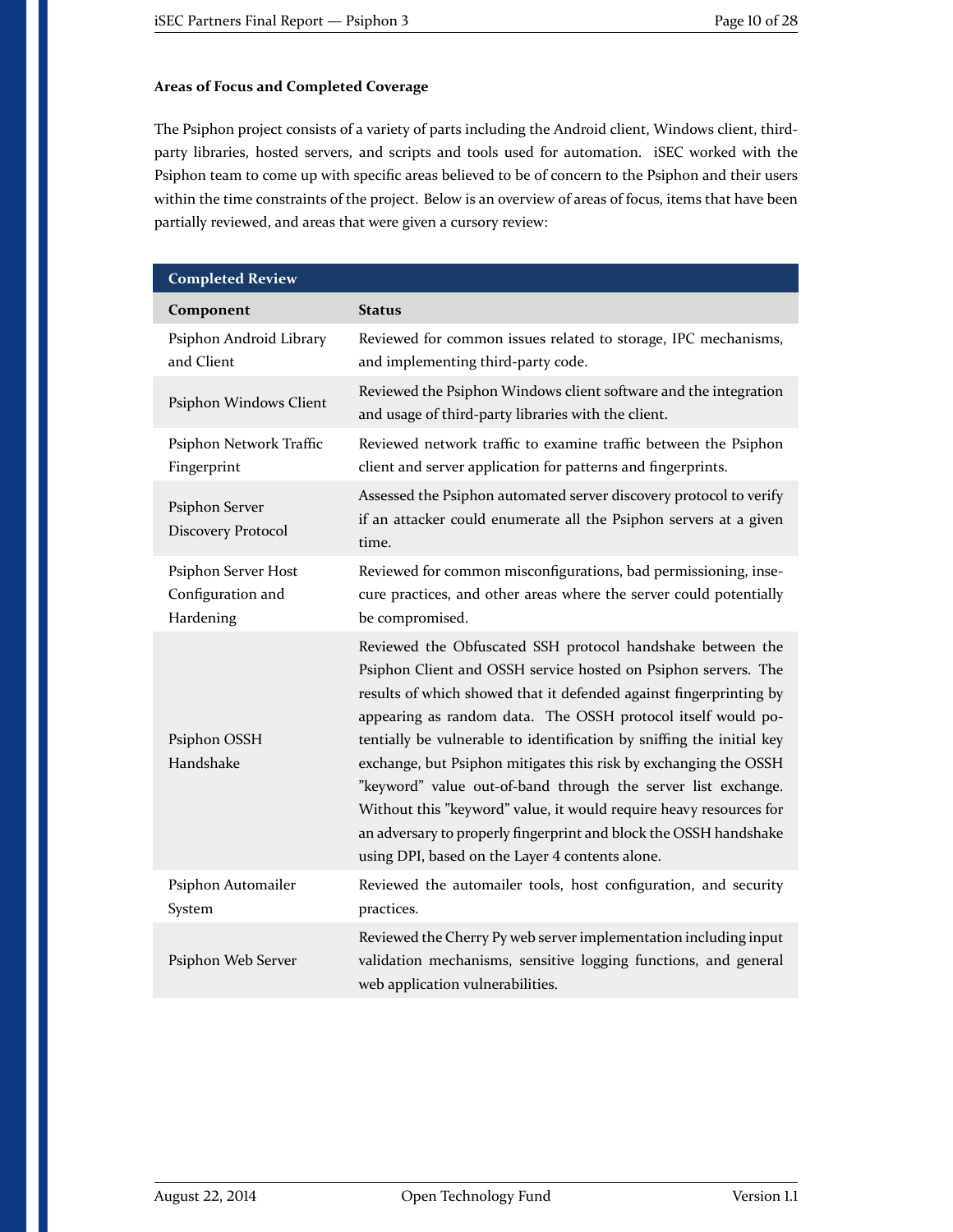| <b>Partially Reviewed</b>                      |                                                                                                                                                                                                                                                                                                              |  |  |
|------------------------------------------------|--------------------------------------------------------------------------------------------------------------------------------------------------------------------------------------------------------------------------------------------------------------------------------------------------------------|--|--|
| Component                                      | <b>Status</b>                                                                                                                                                                                                                                                                                                |  |  |
| Psiphon Automation<br><b>Scripts</b>           | Reviewed many of the automation scripts within the testing period.<br>Due to the number of scripts, a complete assessment could not be<br>done during the testing period.                                                                                                                                    |  |  |
| Psiphon Stats Tracking<br>and Feedback Systems | Reviewed the stats tracking and feedback mechanisms looking for<br>potential flaws in design or vulnerabilities in the communication<br>occurs. iSEC did not review the privacy implications of stats track-<br>ing or what information was being logged as this was outside of the<br>Psiphon threat model. |  |  |

| <b>Cursory Review</b>            |                                                                                                                                                                                                         |  |  |
|----------------------------------|---------------------------------------------------------------------------------------------------------------------------------------------------------------------------------------------------------|--|--|
| Component                        | <b>Status</b>                                                                                                                                                                                           |  |  |
| Third-Party Modules              | iSEC focused on third-party implementations but did not perform<br>in-depth review of all third-party modules source code. This include<br>the Android browser, DNS server, socks proxy, and meek code. |  |  |
| Psiphon badVPN<br>Implementation | Reviewed the VPN configuration practices including cryptographic<br>functions. A complete assessment of badVPN code base that imple-<br>ments the VPN was not performed.                                |  |  |
| Third-Party Android<br>Libraries | The Android libraries were reviewed for their implementation but<br>due to time constraints a full source review of the SSH, meek, and<br>Zirco browser could not be performed.                         |  |  |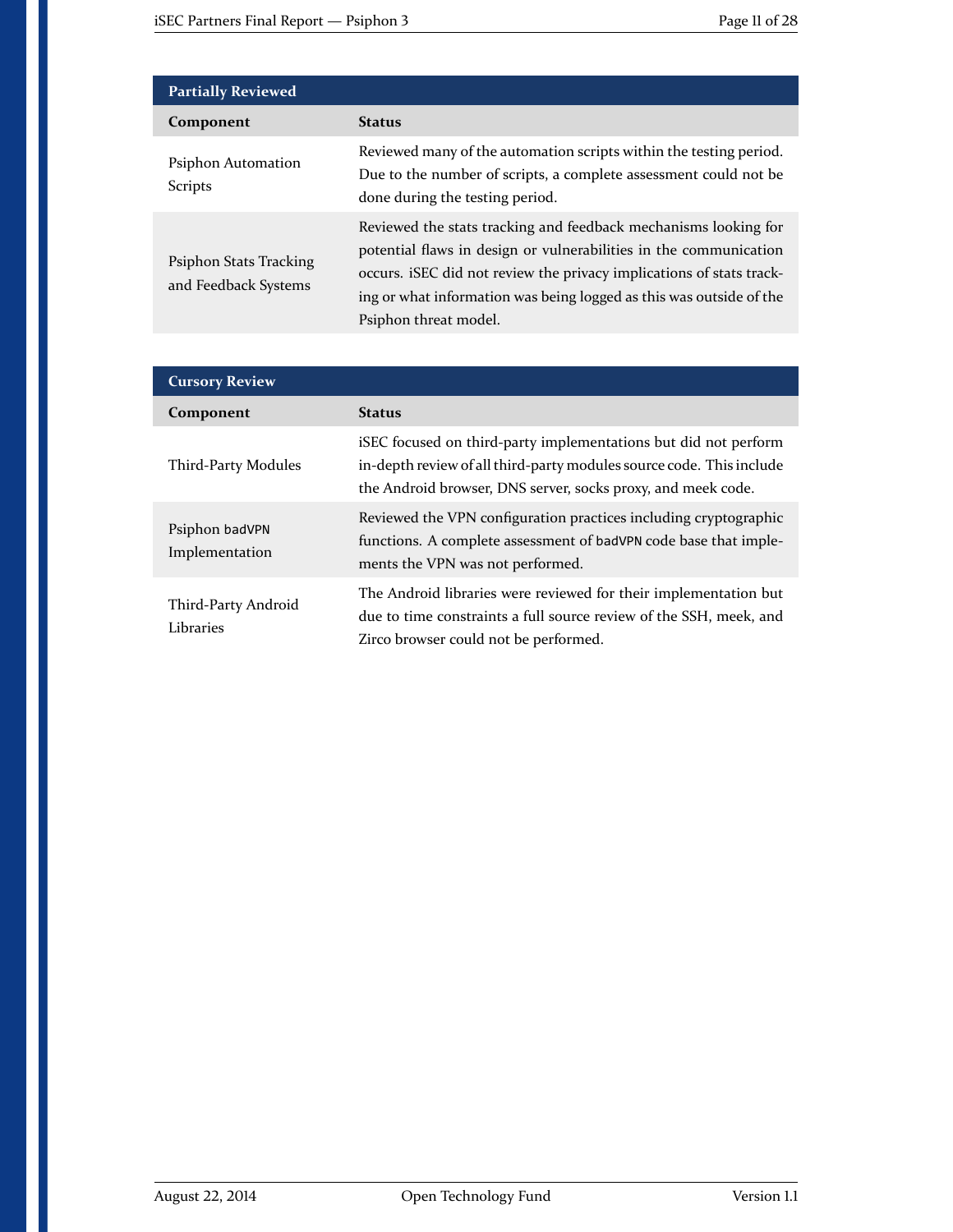# <span id="page-11-0"></span>**3 Detailed Findings**

## <span id="page-11-1"></span>**3.1 Classifications**

The following section describes the classes, severities, and exploitation difficulty rating assigned to each identified issue by iSEC.

| <b>Vulnerability Classes</b> |                                                                     |  |  |
|------------------------------|---------------------------------------------------------------------|--|--|
| <b>Class</b>                 | Description                                                         |  |  |
| <b>Access Controls</b>       | Related to authorization of users, and assessment of rights         |  |  |
| Auditing and Logging         | Related to auditing of actions, or logging of problems              |  |  |
| Authentication               | Related to the identification of users                              |  |  |
| Configuration                | Related to security configurations of servers, devices, or software |  |  |
| Cryptography                 | Related to mathematical protections for data                        |  |  |
| Data Exposure                | Related to unintended exposure of sensitive information             |  |  |
| Data Validation              | Related to improper reliance on the structure or values of data     |  |  |
| Denial of Service            | Related to causing system failure                                   |  |  |
| <b>Error Reporting</b>       | Related to the reporting of error conditions in a secure fashion    |  |  |
| Patching                     | Related to keeping software up to date                              |  |  |
| Session Management           | Related to the identification of authenticated users                |  |  |
| Timing                       | Related to the race conditions, locking, or order of operations     |  |  |

| <b>Severity Categories</b> |                                                                                                                                                                         |  |  |
|----------------------------|-------------------------------------------------------------------------------------------------------------------------------------------------------------------------|--|--|
| <b>Severity</b>            | <b>Description</b>                                                                                                                                                      |  |  |
| Informational              | The issue does not pose an immediate risk, but is relevant to secu-<br>rity best practices or Defense in Depth                                                          |  |  |
| Undetermined               | The extent of the risk was not determined during this engagement                                                                                                        |  |  |
| Low                        | The risk is relatively small, or is not a risk the client has indicated is<br>important                                                                                 |  |  |
| Medium                     | Individual user's information is at risk, exploitation would be bad<br>for client's reputation, of moderate financial impact, possible legal<br>implications for client |  |  |
| High                       | Large numbers of users, very bad for client's reputation or serious<br>legal implications.                                                                              |  |  |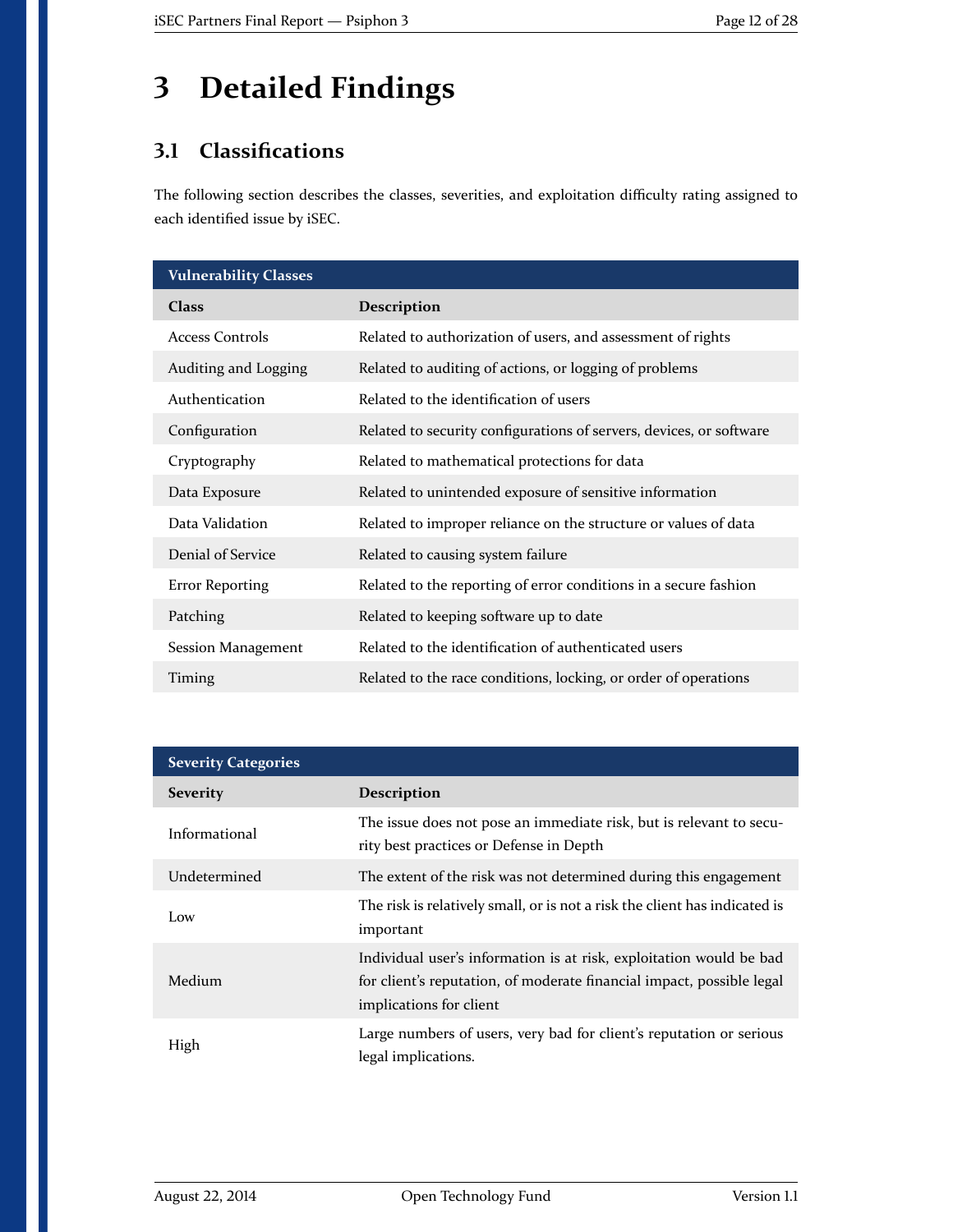| <b>Difficulty Levels</b> |                                                                                                                                                                                             |  |  |
|--------------------------|---------------------------------------------------------------------------------------------------------------------------------------------------------------------------------------------|--|--|
| <b>Difficulty</b>        | <b>Description</b>                                                                                                                                                                          |  |  |
| Undetermined             | The difficulty of exploit was not determined during this engagement                                                                                                                         |  |  |
| Low                      | Commonly exploited, public tools exist or can be scripted that ex-<br>ploit this flaw                                                                                                       |  |  |
| Medium                   | Attackers must write an exploit, or need an in depth knowledge of<br>a complex system                                                                                                       |  |  |
| High                     | The attacker must have privileged insider access to the system, may<br>need to know extremely complex technical details or must discover<br>other weaknesses in order to exploit this issue |  |  |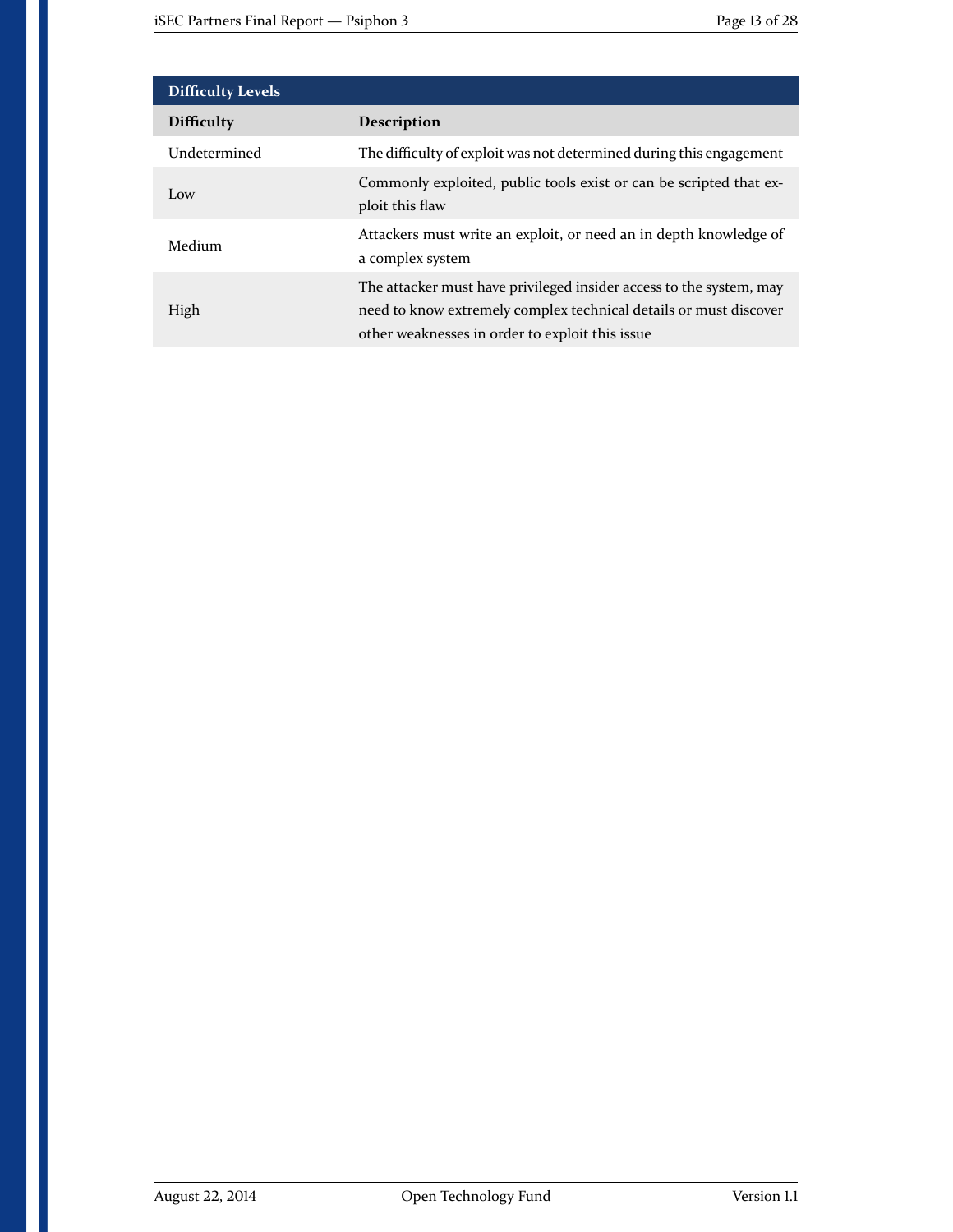## <span id="page-13-0"></span>**3.2 Vulnerabilities**

The following tables are a summary of iSEC's identified vulnerabilities. Subsequent pages of this report detail each of the vulnerabilities, along with short and long term remediation advice.

#### **Psiphon Server Vulnerabilities**

| Vulnerability                                                       | <b>Class</b>  | <b>Severity</b> |
|---------------------------------------------------------------------|---------------|-----------------|
| 1. Missing patches and security updates                             | Patching      | High            |
| 2. Root logins allowed on Psiphon servers                           | Configuration | Medium          |
| 3. Admin SSH login via username and password                        | Configuration | Low             |
| 4. Unnecessary applications installed on servers                    | Configuration | Low             |
| 5. Hosts running unnecessary services as "root"                     | Configuration | Low             |
| 6. fail2ban does not alert on attacks                               | Configuration | Informational   |
| 7. SSH service displays sensitive information in banner<br>on login | Configuration | Informational   |
| 8. Weak encryption standards for SSH                                | Configuration | Informational   |

#### **Psiphon Android Client Vulnerabilities**

| Vulnerability                                | <b>Class</b>  | <b>Severity</b> |
|----------------------------------------------|---------------|-----------------|
| 9. Insecure default Android browser settings | Configuration | Informational   |

#### **Psiphon Windows Client Vulnerabilities**

| Vulnerability                                    | Class         | <b>Severity</b> |
|--------------------------------------------------|---------------|-----------------|
| 10. Windows client persists settings in Registry | Data Exposure | Informational   |
| II. Windows client update script unreliable      | Patching      | Informational   |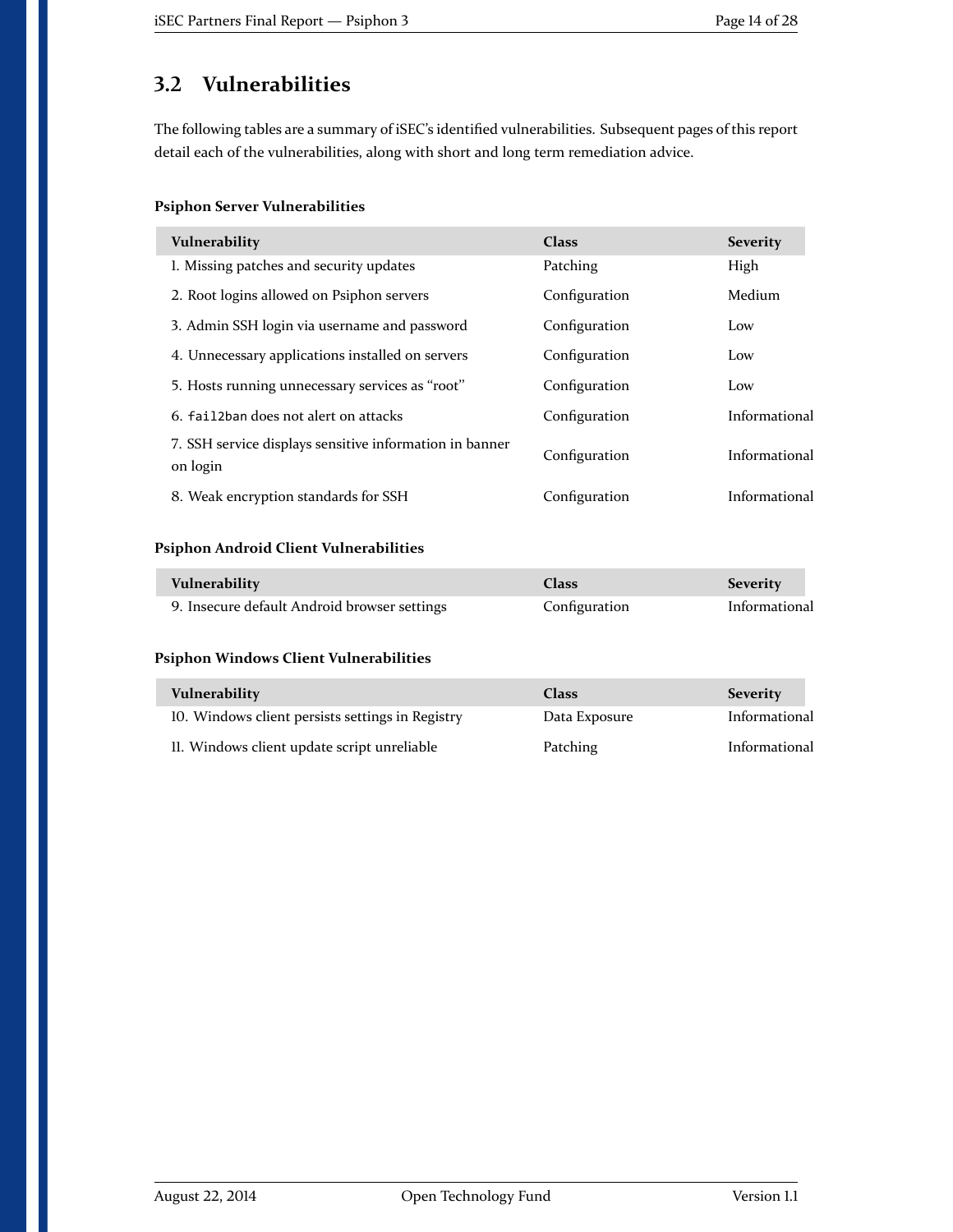## <span id="page-14-0"></span>**3.3 Detailed Vulnerability List**

**Psiphon Server Vulnerabilities**

<span id="page-14-1"></span>

| 1. Missing patches and security updates |                       |                           |
|-----------------------------------------|-----------------------|---------------------------|
| <b>Class: Patching</b>                  | <b>Severity:</b> High | <b>Difficulty: Medium</b> |

<span id="page-14-2"></span>**Finding ID:** iSEC-OTFPSI14-01

**Targets:** The Psiphon 3 servers.

**Description:** Psiphon relay servers do not support a patch management system. Updates are applied to systems manually when deemed necessary, but machines do not receive regular updates. While remotely exploitable issues are believed to be regularly patched (e.g. Heartbleed), the lack of consistency across systems increases the risk of a vulnerable application resulting in a server compromise.

| The following packages will be upgraded:                                     |
|------------------------------------------------------------------------------|
| acpi-support-base apt apt-transport-https apt-utils base-files dbus dpkg     |
| dpkg-dev fail2ban gnupg gpgv libapt-inst1.5 libapt-pkg4.12 libc-bin          |
| libc-dev-bin libc6 libc6-dev libdbus-1-3 libdpkg-perl libgnutls26 libss1-dev |
| libssl-doc libssl1.0.0 libxml2 linux-headers-3.2.0-4-amd64                   |
| linux-headers-3.2.0-4-common linux-image-3.2.0-4-amd64 linux-libc-dev        |
| locales multiarch-support openssh-client openssh-server openssl ssh tzdata   |
| 35 upgraded, 0 newly installed, 0 to remove and 0 not upgraded.              |
|                                                                              |

Figure 1: Available updates on Psiphon server

NOTE: The affected systems above are from the dedicated testing servers, and not a publicly used Psiphon system.

**Exploit Scenario:** A vulnerability is discovered in the Python CherryPy web server used by Psiphon. This allows an attacker to SSH into the system and remotely exploit the web server to compromise the host. The attacker gains root access and installs keyloggers as well as injects malicious content into Psiphon clients' web sessions. This in-turn results in the compromise of users' email credentials.

**Short Term Solution:** On systems that support an automatic update process, consider enabling the automatic download and installation of security related packages. On the Ubuntu servers, for example, Ubuntu supports automatic updates on a regular basis.<sup>[3](#page-14-3)</sup>

**Long Term Solution:** Integrate an upgrade process into the Psiphon host management system. Administrators should be alerted of which hosts are missing patches, and be able to remotely issue update commands. IT management tools like Nagios $4$  may help provide this function. Patch management tools that work over SSH, such as Ansible, $5$  will also make it easier for administrators to integrate patches across large numbers of servers.

<span id="page-14-4"></span><span id="page-14-3"></span><sup>3</sup><https://help.ubuntu.com/community/AutomaticSecurityUpdates> <sup>4</sup><http://www.nagios.org/>

<span id="page-14-5"></span><sup>5</sup><http://www.ansible.com/>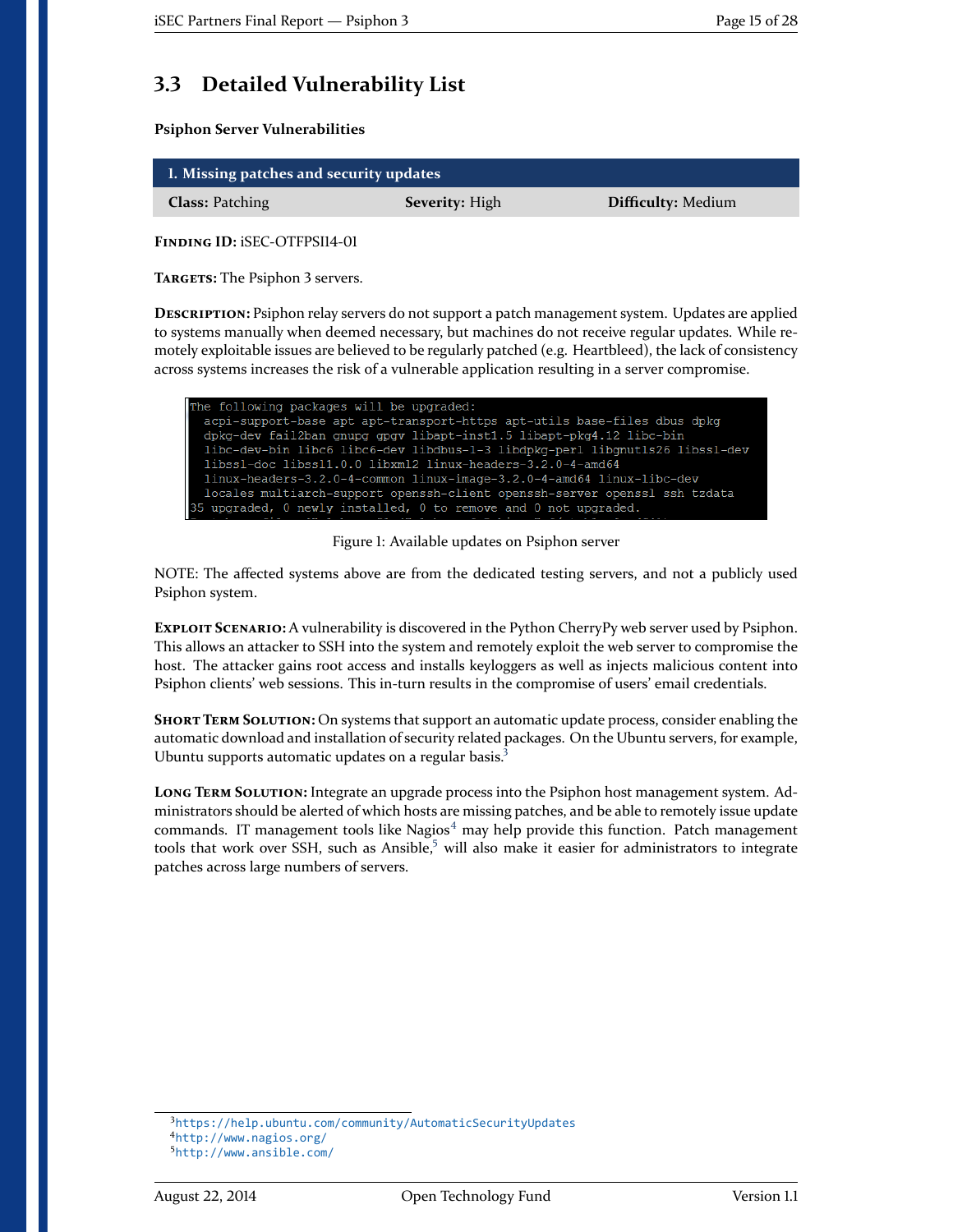| 2. Root logins allowed on Psiphon servers |
|-------------------------------------------|
|                                           |

**Class:** Configuration **Severity:** Medium **Difficulty:** High

<span id="page-15-0"></span>**Finding ID:** iSEC-OTFPSI14-02

**Targets:** The Psiphon 3 servers.

**Description:** The OpenSSH service used for administration on port 2222/TCP allows the root user to log in. Administrators use this access to remotely manage the system. All commands issued during that SSH session will run as the root user, even scripts and commands that do not require root access to the system. Root access should only be provided when necessary, and restricted in all other cases. If these credentials were compromised, an attacker would be able to gain full access to the system. Furthermore, it is impossible to audit who logged in and performed what activities in the case of a compromise.

**Exploit Scenario:** The SSH credentials are found on a developer's system, and used to log in and compromise the remote host. With access, the adversary is able to inject malicious information into the Psiphon users' web traffic to hijack their sessions, and compromise their accounts.

**Short Term Solution:** Disable remote root logins. Instead, create separate user accounts on the systems and use the sudo command. Log all attempts to use the sudo command. Administrators and scripts should run as separate users and have limited privileges.

**Long Term Solution:** Make sure that future Psiphon images do not support root login neither interactively nor via SSH. Consider consolidating authentication with a solution like LDAP. See [Appendix B](#page-26-0) [on page 27.](#page-26-0)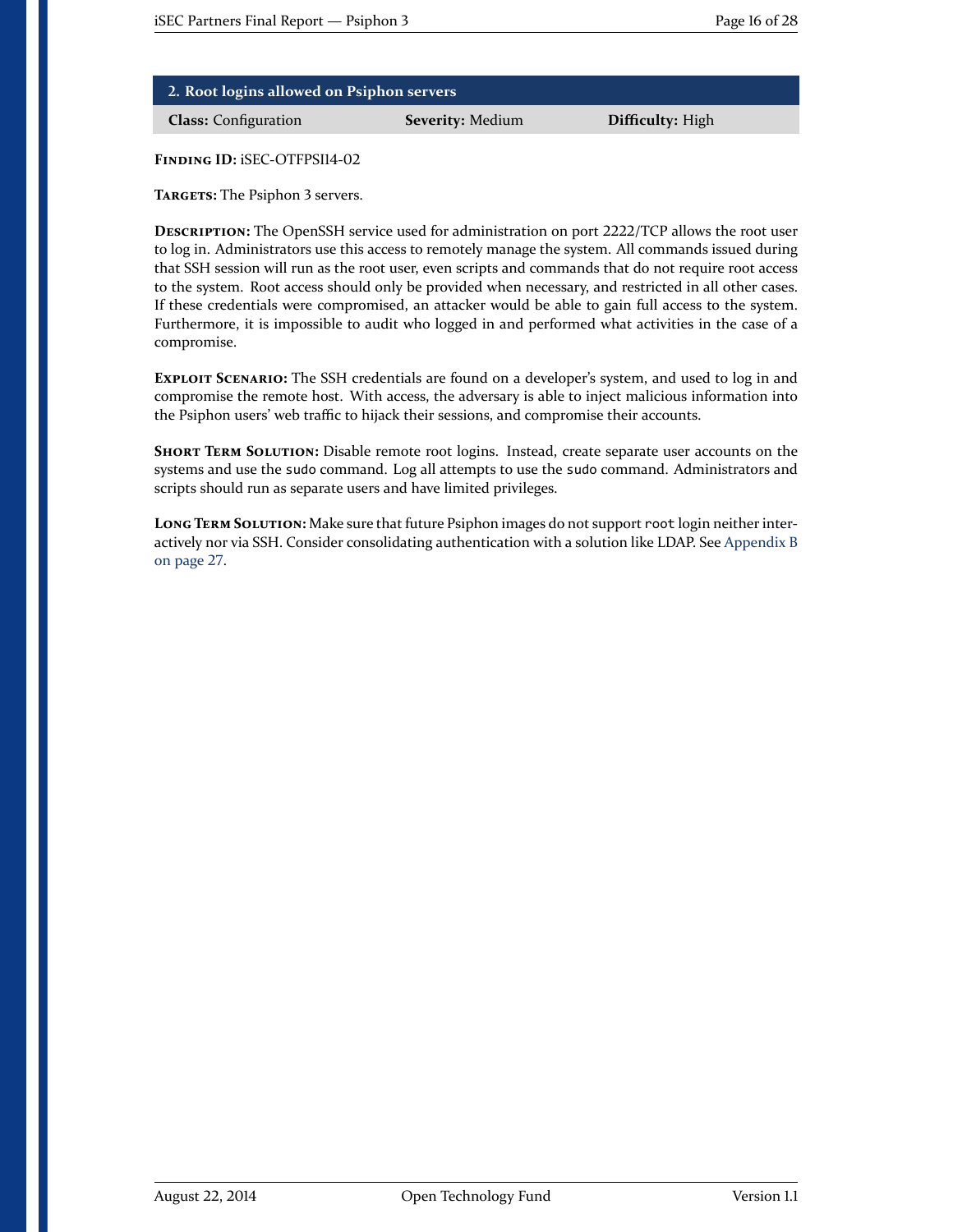<span id="page-16-0"></span>

| 3. Admin SSH login via username and password |                      |                  |
|----------------------------------------------|----------------------|------------------|
| <b>Class:</b> Configuration                  | <b>Severity:</b> Low | Difficulty: High |

<span id="page-16-1"></span>**Targets:** The Psiphon 3 servers.

**Description:** Remote administration done on port 2222/TCP via SSH supports authentication via a username and password instead of key authentication. When SSH supports logins via username and password combination, this puts them at risk of online guessing attacks. Although Psiphon employed strong passwords (178 bits) $^6$  $^6$  for each server, a more defense-in-depth approach would be to configure the SSH service to only authenticate via SSH key, and block all attempts to login via password.

**Exploit Scenario:** A service is installed on the host that automatically creates a user account for itself with a weak password. This account is guessable by an attacker and leads to the system being compromised.

**SHORT TERM SOLUTION:** Configure the administrative SSH service to only allow key authentication to a designated account. Drop all other requests to log in via standard username and password. Configure fail2ban to automatically ban any attempts to authentication via username and password. Update the automation scripts to handle managing SSH keys instead of passwords.

**Long Term Solution:** Integrate this policy into future Psiphon image building processes.

<span id="page-16-2"></span><sup>6</sup>[https://bitbucket.org/psiphon/psiphon-circumvention-system/src/40cc1a2c7672e676d1ff7780f1](https://bitbucket.org/psiphon/psiphon-circumvention-system/src/40cc1a2c7672e676d1ff7780f18a3d76bd96e431/Automation/psi_utils.py?at=default#cl-207) [8a3d76bd96e431/Automation/psi\\_utils.py?at=default#cl-207](https://bitbucket.org/psiphon/psiphon-circumvention-system/src/40cc1a2c7672e676d1ff7780f18a3d76bd96e431/Automation/psi_utils.py?at=default#cl-207)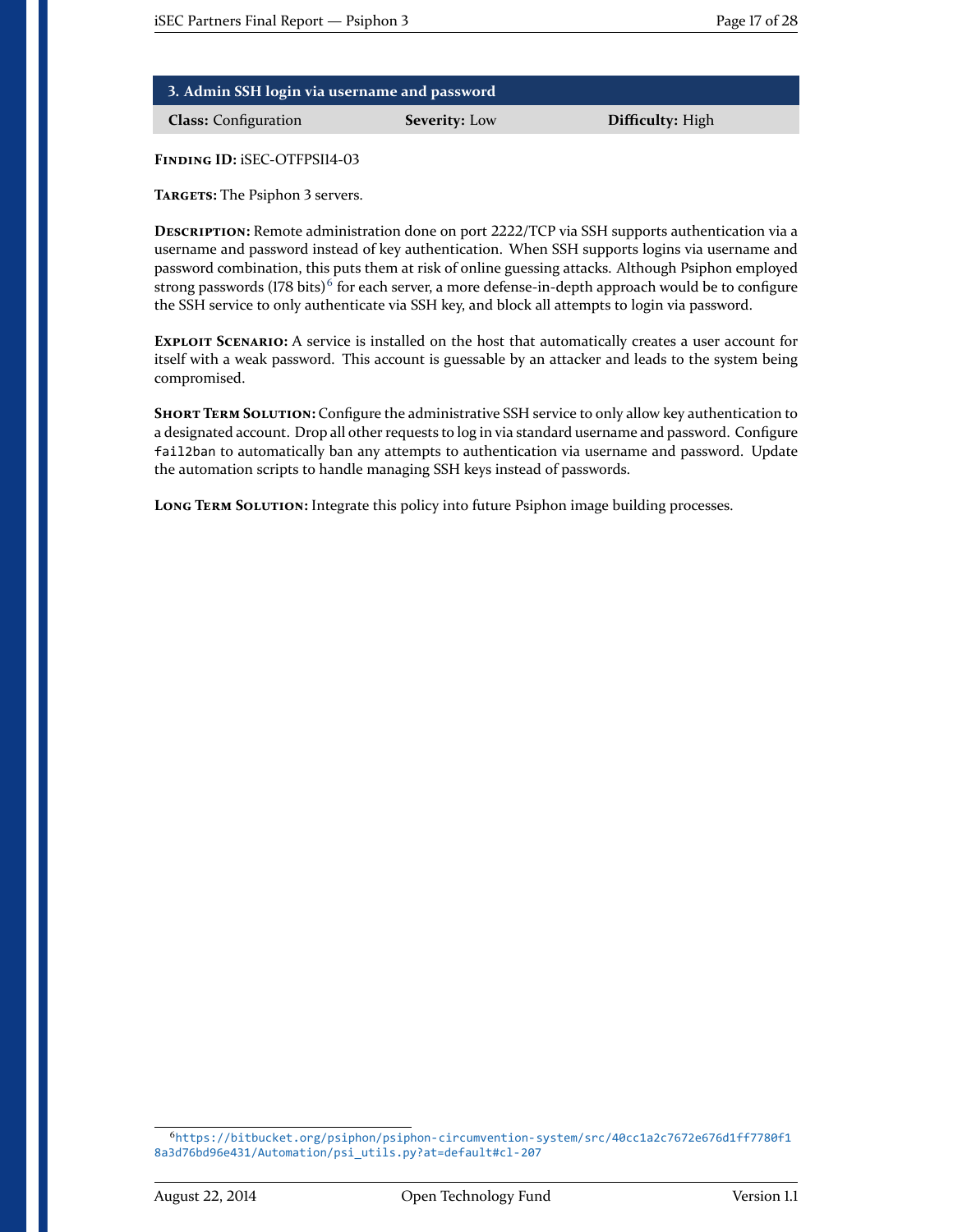| 4. Unnecessary applications installed on servers |                      |                         |
|--------------------------------------------------|----------------------|-------------------------|
| <b>Class:</b> Configuration                      | <b>Severity:</b> Low | <b>Difficulty:</b> High |

<span id="page-17-0"></span>**Targets:** The Psiphon 3 servers.

**Description:** The Psiphon server images contain a variety of unnecessary applications that would make it easier for an attacker to take advantage of. Unused applications create unnecessary risk of being compromised by an exploitable vulnerability, or to be used in chain of other commands to complete an attack. One example is compilation tools such as gcc that allow source code to be compiled into a system-specific binary. A system's attack surface should be minimized as much as possible.

| • $qcc$       | $\cdot$ nc | $\cdot$ sftp |
|---------------|------------|--------------|
| • whois       | • wget     | $\cdot$ ttp  |
| • www-browser | • ssh      |              |

**Exploit Scenario:** An unused application that contains a vulnerability is installed on a system. An attacker finds a way to gain a shell on the server, and escalates to full root access by exploiting this vulnerability in the unused software. With access, they can inject malicious payloads into a Psiphon user's requests resulting in their user compromise.

**SHORT TERM SOLUTION:** Review common hosting images and remove unnecessary applications including build tools such as gcc. Apply these changes to future versions of Psiphon servers that are built.

LONG TERM SOLUTION: Consider building a custom image from the ground up that starts with the bare minimum. Debian "Minimal" builds, for example, provide a small instance of the OS with only the bare-essentials. Build this image to include other applications as necessary. Integrate the design changes into future host hardening procedures.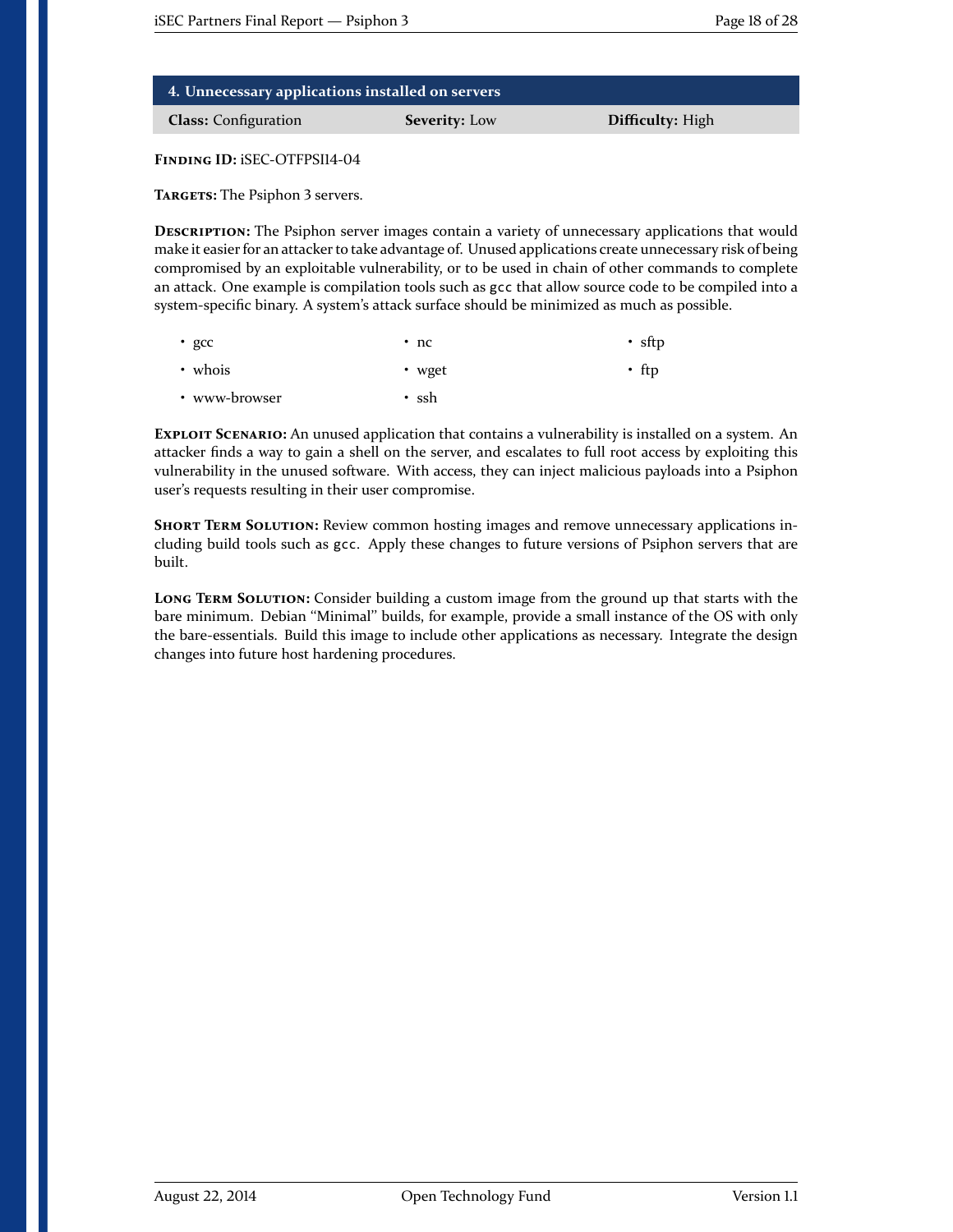| 5. Hosts running unnecessary services as "root" |                      |                  |
|-------------------------------------------------|----------------------|------------------|
| <b>Class:</b> Configuration                     | <b>Severity:</b> Low | Difficulty: High |

<span id="page-18-0"></span>**Targets:** The Psiphon 3 servers.

**Description:** The following processes were running as the root user on the supplied server: fail2ban, meek-server, and \_plutorun\_. Some of these processes, such as meek-server, are remotely accessible services. Running processes as root puts the system at risk of being completely compromised in the case one of these processes is exploited. This goes against the principle of least privilege when running processes on a system.

**Exploit Scenario:** The meek service is remotely compromised. This results in the attacker gaining complete control over the system and manipulating the traffic of Psiphon users.

**Short Term Solution:** Ensure that services such as SSH are configured as a dedicated user without root access. Permissions should be granted on an as-needed basis following the principal of least privilege.

**LONG TERM SOLUTION:** Consider implementing stricter controls of what a single process can gain access to. Besides the already enabled address space randomization build flags that were found to be enabled on the Psiphon servers, other tools like systemd and SELinux are security mechanisms that emulate root environments and define exactly how a process can interact with the underlying system. Even in the case of a compromise, these processes should be contained to only those objects they require access to rather than the entire machine.<sup>[7](#page-18-1)</sup>

<span id="page-18-1"></span><sup>7</sup><https://wiki.archlinux.org/index.php/fail2ban>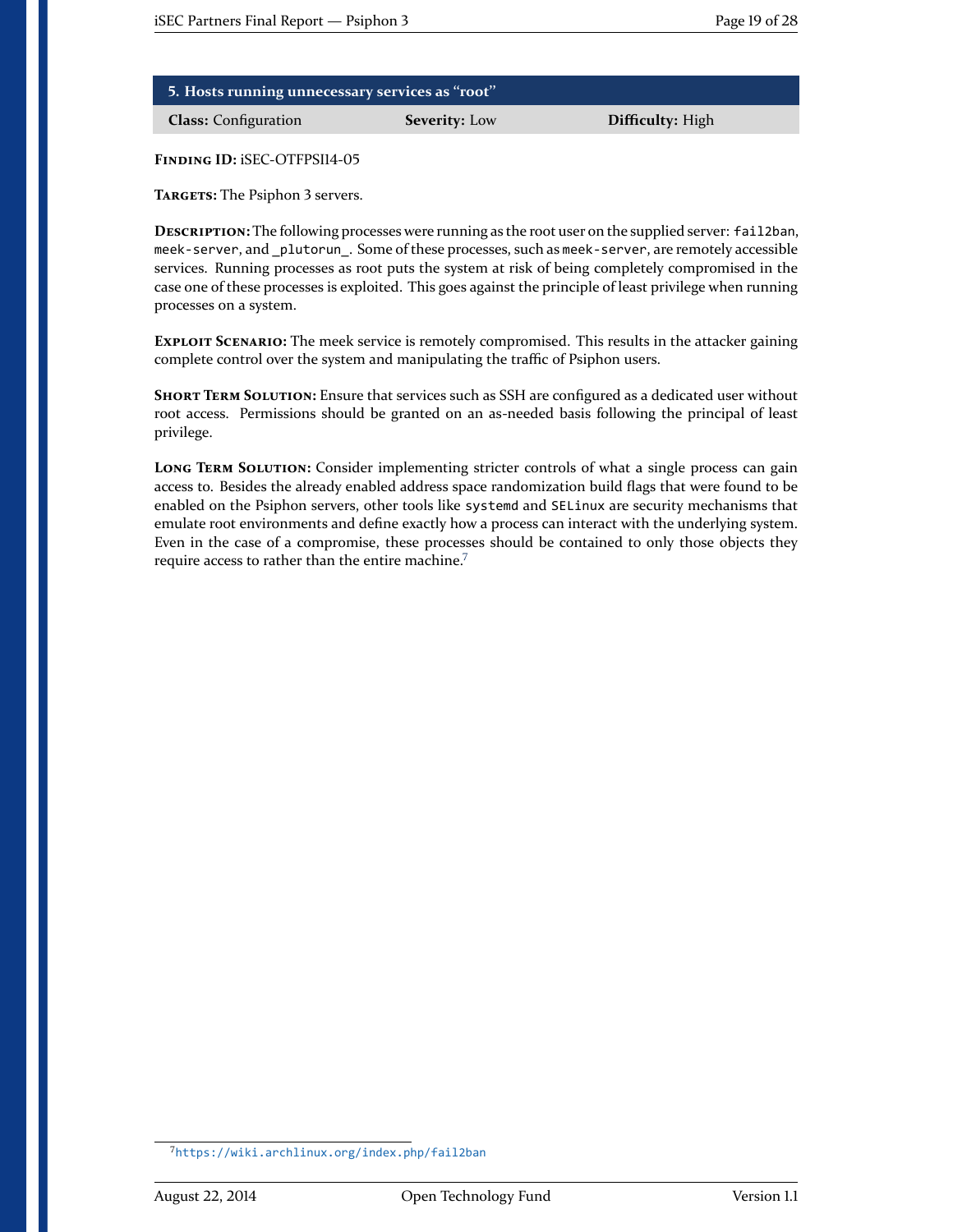<span id="page-19-0"></span>

| $\,$ 6. fail2ban does not alert on attacks $^{\prime}$ |                                |                       |
|--------------------------------------------------------|--------------------------------|-----------------------|
| <b>Class:</b> Configuration                            | <b>Severity:</b> Informational | <b>Difficulty: NA</b> |

<span id="page-19-1"></span>**Targets:** The fail2ban service on the Psiphon servers.

**Description:** The fail2ban service used to protect Psiphon services does not send out alerts when an issue is raised. While it is configured to actively defend against attacks by blocking repeated attacks, the Mail Transfer Agent (MTA) is not configured. It may not be possible for Psiphon administrators to know when an issue has occurred leaving a potential for servers to be exploited and left compromised over extended periods of time.

**Exploit Scenario:**An attacker exploits a Psiphon service and gains remote access, while the fail2ban service detects the irregularity, administrators are not notified of the system compromise. The attacker takes over the system including injecting malicious data into Psiphon clients.

**Short Term Solution:** Configure the MTA to send alerts to a designated administrator, mailing list, or bug-tracking tool that is able to handle the requests and take action. Repeated false positives can be used to create a more customized ruleset that over time can be used to ensure only critical attacks result in a notification.

**Long Term Solution:** Consider implementing an enterprise-grade log management system/IDS that would provide a perspective on the Psiphon network operations. Splunk  $^8$  $^8$  is an example of a tool that could consolidate logs and help administrators respond to issues.

<span id="page-19-2"></span><sup>8</sup><http://www.splunk.com/>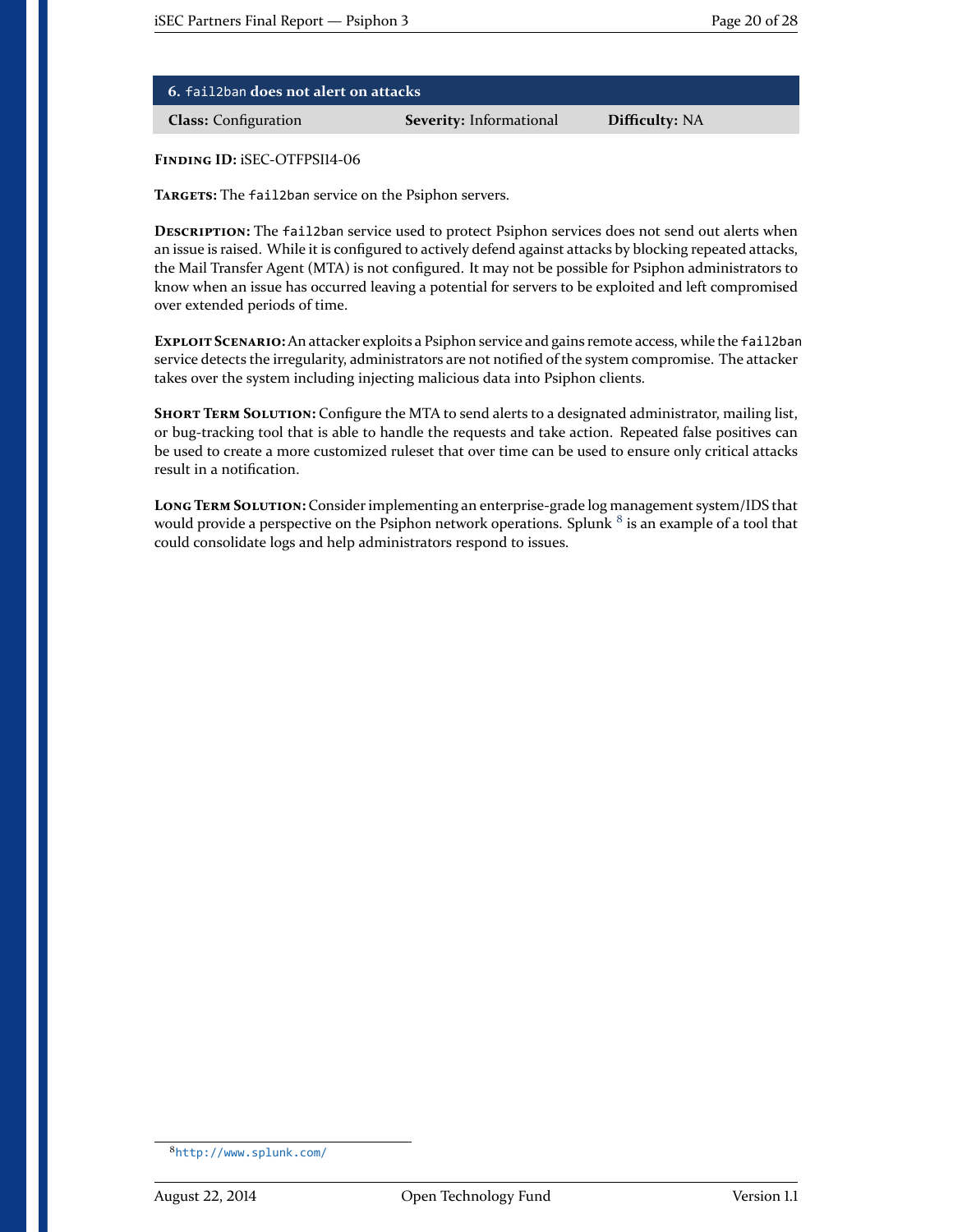| 7. SSH service displays sensitive information in banner on login |                         |                       |
|------------------------------------------------------------------|-------------------------|-----------------------|
| <b>Class:</b> Configuration                                      | Severity: Informational | <b>Difficulty: NA</b> |

<span id="page-20-0"></span>**Targets:** The SSH banner of the Psiphon servers.

**Description:** Psiphon 3 by design grants untrusted users the ability to connect to Psiphon servers via SSH. These users are unable to access a shell and therefore cannot execute commands. However, upon logging in, the SSH service displays the MOTD banner that includes information about the host being logged into. This includes the Linux version and distribution. While this information alone does not present an exploitable vulnerability, it may give attackers information about how to attack the host in the future. The iSEC team extracted the SSH username and password out of the Psiphon client server list, and logged in using an SSH client. While the host was configured to disallow shell access, the following is the output to the terminal during the login process:

```
Using username "psiphon_ssh_92a09d5b5e7b6b58".
Using keyboard-interactive authentication.
Password:
Linux do-665-pzqlrqvo 3.2.0-4-amd64 #1 SMP Debian 3.2.54-2 x86_64
The programs included with the Debian GNU/Linux system are free software;
the exact distribution terms for each program are described in the
individual files in /usr/share/doc/*/copyright.
Debian GNU/Linux comes with ABSOLUTELY NO WARRANTY, to the extent
permitted by applicable law.
Could not chdir to home directory /dev/null: Not a directory
```
Listing 1: SSH banner on Psiphon server

**Exploit Scenario:** An attacker extracts the login credentials to access the Psiphon servers from the publicly distributed binary and logs in to collect the MOTD banner. By connecting to multiple servers, the attacker identifies which systems are running an outdated version of the Linux Kernel and use this information to launch an exploit, taking full control of the system.

**SHORT TERM SOLUTION:** Modify the banner used in the SSH configuration to not return identifying information, or return false information. This is often stored in the /etc/motd file on most of the Psiphon servers.

LONG TERM SOLUTION: Update automated build scripts to strip out sensitive information from being displayed during the login. This includes removing MOTD banners from the host for the SSH service hosted on port 22/TCP as well as the administrative SSH service hosted on port 2222/TCP.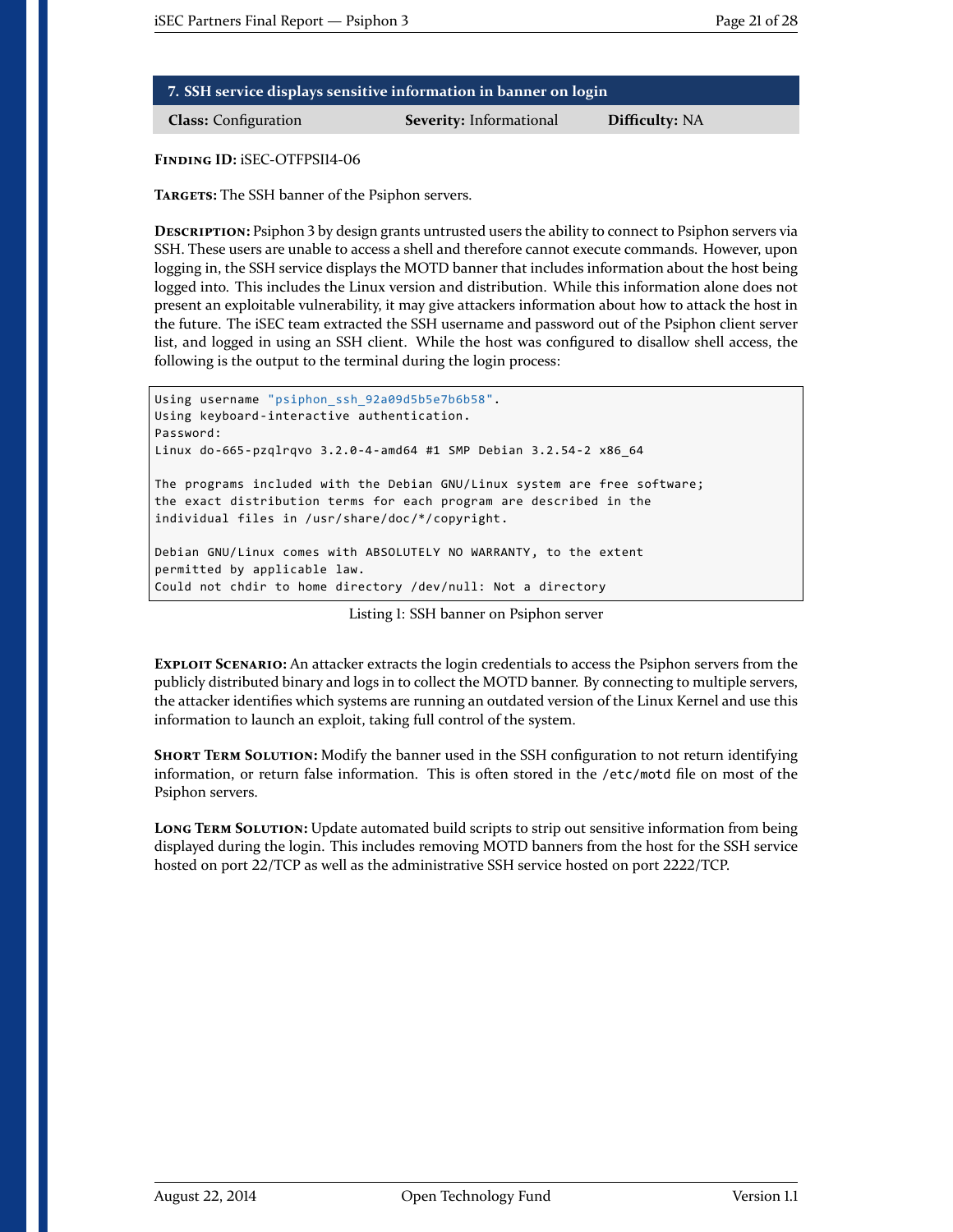| $-$ 8. Weak encryption standards for SSH $^\dagger$ |                                |                       |
|-----------------------------------------------------|--------------------------------|-----------------------|
| <b>Class:</b> Configuration                         | <b>Severity:</b> Informational | <b>Difficulty: NA</b> |

<span id="page-21-0"></span>TARGETS: The SSH configuration of the Psiphon servers.

**Description:** The SSH configuration was found to support cryptographically weak MAC algorithms as well as CBC-mode ciphers. While there are no known exploits for these configurations, nor a current attack scenario where an existing SSH connection could be down-graded to use this weaker configuration, a more defense-in-depth approach would not support weak algorithms such as MD5 or less than 128-bit MAC algorithms.

```
hmac-md5
hmac-md5-96
hmac-md5-96-etm@openssh.com
hmac-md5-etm@openssh.com
hmac-sha1-96
hmac-sha1-96-etm@openssh.com
3des-cbc
aes128-cbc
aes192-cbc
aes256-cbc
blowfish-cbc
cast128-cbc
rijndael-cbc@lysator.liu.se
```
Listing 2: SSH configuration supporting MD5 algorithm, 96-bit ciphers, and CBC mode ciphers

**Exploit Scenario:** A nation-state adversary obtains enough computational power to exploit one of these weak encryption options resulting in the plaintext recovery of communications between the Psiphon client and the server.

**SHORT TERM SOLUTION:** Remove support in SSH and OSSH configurations for the above weak algo-rithms. This is a modification to each of the sshd configuration files on the Psiphon servers.<sup>[9](#page-21-1)</sup>

**Long Term Solution:** Consider removing support for CBC mode ciphers, the MD5 algorithm, and any algorithm less than 128 bits in all future development practices where security is required.

<span id="page-21-1"></span><sup>9</sup>[https://security.stackexchange.com/questions/39756/secure-configuration-of-ciphers-macs](https://security.stackexchange.com/questions/39756/secure-configuration-of-ciphers-macs-kex-available-in-ssh)[kex-available-in-ssh](https://security.stackexchange.com/questions/39756/secure-configuration-of-ciphers-macs-kex-available-in-ssh)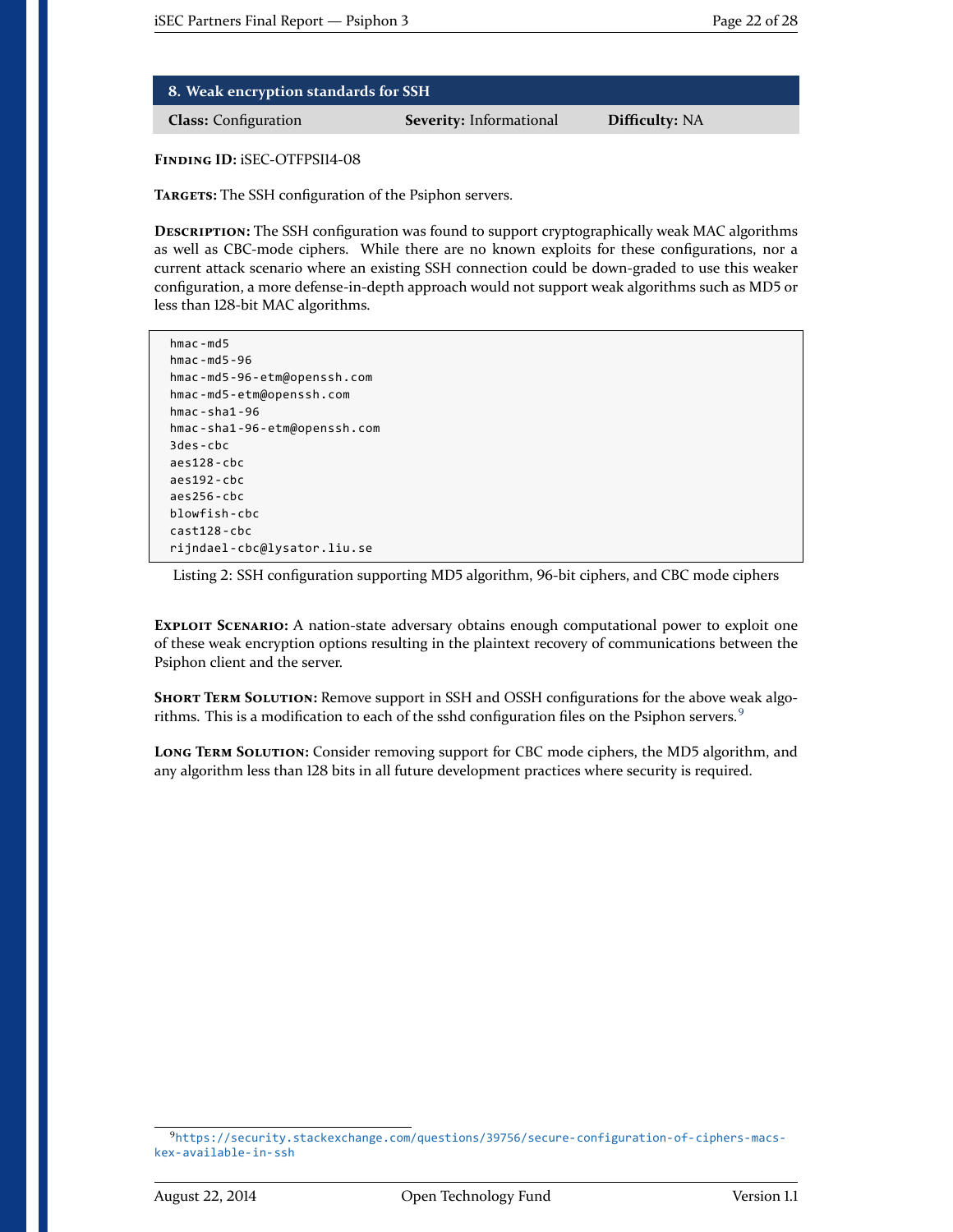#### **Psiphon Android Client Vulnerabilities**

<span id="page-22-0"></span>

| 9. Insecure default Android browser settings |                                |                           |
|----------------------------------------------|--------------------------------|---------------------------|
| <b>Class:</b> Configuration                  | <b>Severity:</b> Informational | <b>Difficulty: Medium</b> |

<span id="page-22-1"></span>**Finding ID:** iSEC-OTFPSI14-09

**Targets:** The Psiphon Android client software.

**DESCRIPTION:** The Psiphon 3 Android application provides an optional browser for users using the third-party Zirco Browser.[10](#page-22-2) This browser expands on the built-in Android WebView API to provide a full featured Android browser environment, complete with bookmarks, web history, and tabs. (NOTE: iSEC did not review the Zirco Browser itself.) The default configurations of this browser enable JavaScript, cache sessions such as cookies, log the browsing history, and auto-complete form fields if cached information is present. Sensitive information, such as user names and passwords, can be saved in the local cache because these features are present. In the case of a compromise of the device or the browser session, these values can be retrieved. While Psiphon deemed this outside of the threat model of the Psiphon client, disabling these settings would help mitigate the risk of sensitive information disclosure in the case of a compromise.

**Exploit Scenario:** The Zirco Browser is exploited via a malicious web page. This results in the session information that is cached in the data directory of the Psiphon application is recovered by the attacker, and used to log into other sites the user has visited such as Gmail or a bank.

**Short Term Solution:** Consider disabling sensitive features such as JavaScript, auto-fill functions, history, and bookmarks by default. While these options can be granted to some users, they should only be enabled if necessary to the user.

**Long Term Solution:** As the feature gap between legacy versions (3.x and below) and the current version of Android continues to expand, Psiphon should consider splitting versions of the app; one that supports legacy devices (requiring the Zirco Browser) and another that is for newer devices that support the VPN API.<sup>[11](#page-22-3)</sup> On the legacy application, the existing configuration of the browser would suffice as it is a limitation of the OS, but the newer version should provide the Zirco Browser only if necessary, and in this case, a limited, feature stripped version.

<span id="page-22-2"></span><sup>10</sup><https://code.google.com/p/zirco-browser/>

<span id="page-22-3"></span><sup>11</sup><http://developer.android.com/about/versions/android-4.0-highlights.html>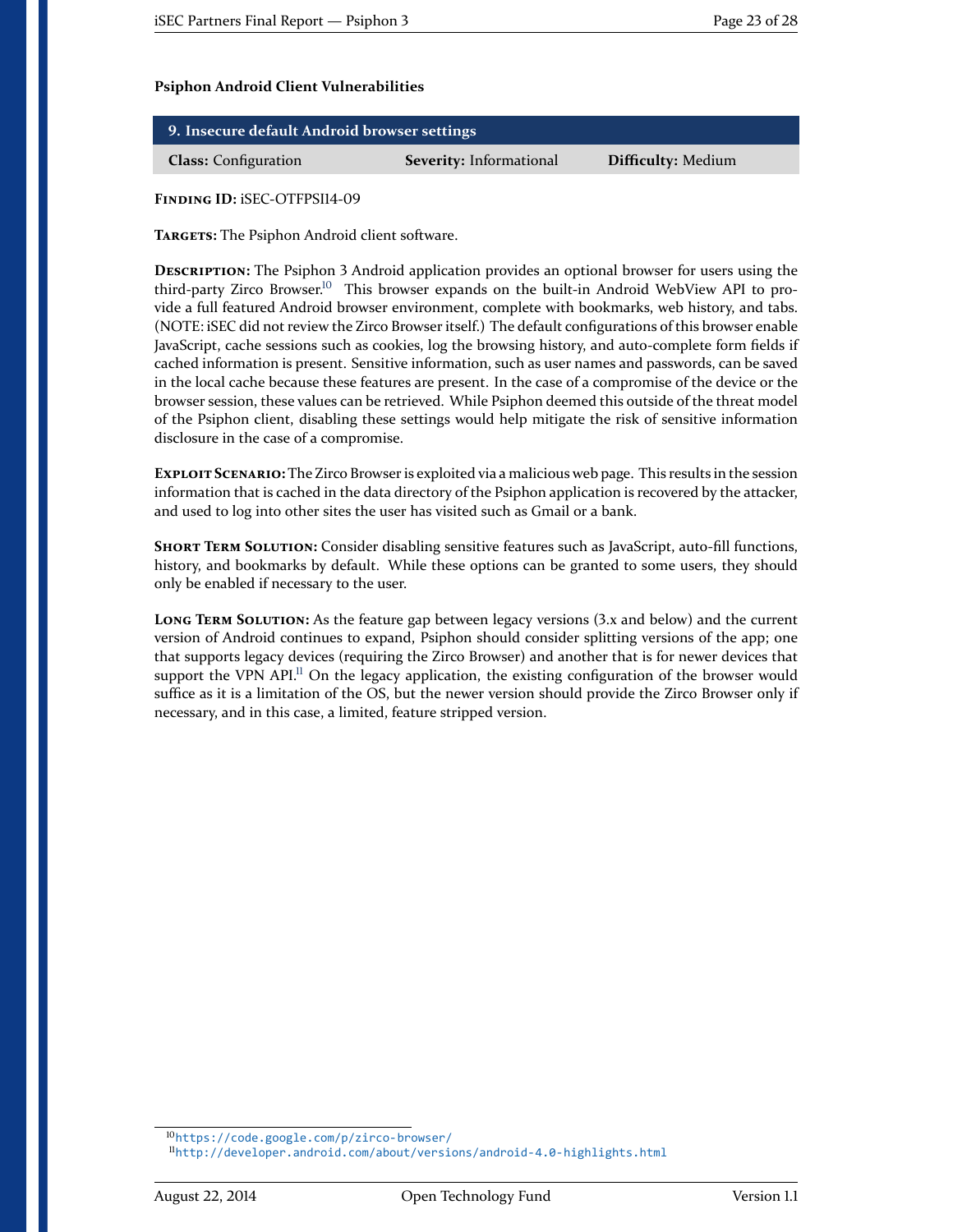#### **Psiphon Windows Client Vulnerabilities**

| 10. Windows client persists settings in Registry |                                |                       |
|--------------------------------------------------|--------------------------------|-----------------------|
| <b>Class:</b> Data Exposure                      | <b>Severity:</b> Informational | <b>Difficulty: NA</b> |

<span id="page-23-0"></span>**Finding ID:** iSEC-OTFPSI14-10

**Targets:** The following registry keys:

- \HKEY\_CURRENT\_USER\Software\Psiphon3
- \HKEY\_CURRENT\_USER\Software\SimonTatham\PuTTY\SshHostKeys (Created by PoTTY<sup>[12](#page-23-1)</sup>)

**Description:** When initially running Psiphon.exe on a new host, a series of registry keys are created for the current user that hold required server list information to connect to Psiphon, as well as user settings such as system proxy server settings. In environments where a computer is shared between users, or where a user may want to hide that they have used Psiphon on that machine, the Registry will provide evidence that a given Windows user account has used Psiphon. NOTE: This issue is given a severity of informational as it was deemed outside of the Psiphon Threat Model as the software makes no attempt to hide itself when installed.

| Ŵ    |                                                                                                                                                                                                                                                                                                                                                                                 |              | <b>Registry Editor</b>                                                                                                                                                                                                                                                                                                                                                                                                                                                                   |                                                                                                                                                                                                                                                                                                                      | $\mathsf{x}$<br>▭                                                                                                                                                                                                                                                              |
|------|---------------------------------------------------------------------------------------------------------------------------------------------------------------------------------------------------------------------------------------------------------------------------------------------------------------------------------------------------------------------------------|--------------|------------------------------------------------------------------------------------------------------------------------------------------------------------------------------------------------------------------------------------------------------------------------------------------------------------------------------------------------------------------------------------------------------------------------------------------------------------------------------------------|----------------------------------------------------------------------------------------------------------------------------------------------------------------------------------------------------------------------------------------------------------------------------------------------------------------------|--------------------------------------------------------------------------------------------------------------------------------------------------------------------------------------------------------------------------------------------------------------------------------|
| File | Edit<br>View<br>Favorites Help                                                                                                                                                                                                                                                                                                                                                  |              |                                                                                                                                                                                                                                                                                                                                                                                                                                                                                          |                                                                                                                                                                                                                                                                                                                      |                                                                                                                                                                                                                                                                                |
|      | AppXBackupContentType<br>D<br>Console<br><b>Control Panel</b><br>Environment<br><b>EUDC</b><br><b>Keyboard Layout</b><br><b>Network</b><br><b>Printers</b><br>Software<br>AppDataLow<br>Apple Computer, Inc.<br>Classes<br><b>Clients</b><br>Google<br>Macromedia<br>Microsoft<br>Mine<br><b>MozillaPlugins</b><br><b>Policies</b><br>Psiphon3<br><b>RegisteredApplications</b> | $\wedge$     | Name<br>ab (Default)<br>ab LastConnected<br>ab NativeProxyInfo<br>ab PsiphonProxyInfo<br>ab ServersOSSH<br>ab ServersSSH<br>ab ServersVPN<br>ab Transport<br><b>BU</b> UserLocalHTTPProxyPort<br><b>OUS</b> UserSkipBrowser<br><b>BUS</b> UserSkipProxySettings<br><b>BU UserSkipSSHP arentProxySettings</b><br>ab UserSSHParentProxyHostname<br>ab UserSSHParentProxvPassword<br><b>BUSICIAL USER SSHP</b> arentProxyPort<br>ab UserSSHParentProxyType<br>ab UserSSHParentProxyUsername | Type<br><b>REG SZ</b><br><b>REG SZ</b><br><b>REG SZ</b><br><b>REG SZ</b><br><b>REG SZ</b><br><b>REG SZ</b><br><b>REG SZ</b><br><b>REG SZ</b><br><b>REG DWORD</b><br><b>REG DWORD</b><br><b>REG DWORD</b><br><b>REG DWORD</b><br><b>REG SZ</b><br><b>REG SZ</b><br><b>REG DWORD</b><br><b>REG SZ</b><br><b>REG SZ</b> | Data<br>(value not set)<br>2014-08-13T16:00:00<br>{"proxies":[{"bypass"<br>{"proxies":[1}<br>3130362E3138352E3<br>3130392E3232382E31<br>38322E3139362E302I<br><b>SSH</b><br>0x00001f90 (8080)<br>0x00000000 (0)<br>0x00000000 (0)<br>0x00000001 (1)<br>0x00000000 (0)<br>https |
|      | SimonTatham<br>$n \pm m$                                                                                                                                                                                                                                                                                                                                                        | $\checkmark$ | $\epsilon$                                                                                                                                                                                                                                                                                                                                                                                                                                                                               |                                                                                                                                                                                                                                                                                                                      | $\rightarrow$                                                                                                                                                                                                                                                                  |
|      | Computer\HKEY_CURRENT_USER\Software\Psiphon3                                                                                                                                                                                                                                                                                                                                    |              |                                                                                                                                                                                                                                                                                                                                                                                                                                                                                          |                                                                                                                                                                                                                                                                                                                      |                                                                                                                                                                                                                                                                                |

Figure 2: Psiphon registry entries

**Exploit Scenario:** A user makes use of Psiphon where it is against company policy to do so. Although the user has deleted the program, the company's IT staff checks the registry and determines that the user has indeed executed the Psiphon application.

SHORT TERM SOLUTION: Make use of the Win32 GetDriveType<sup>[13](#page-23-2)</sup> API call to determine if Psiphon is running from local or removable media. If running from removable media, do not make registry changes but instead use a configuration file that sits beside the Psiphon executable.

**LONG TERM SOLUTION:** Make the configuration file stored in the text region of a second executable. This second executable could be the same as the "updater" binary as described in the long term solution of [finding 11 on the following page.](#page-24-0) The advantage of this configuration would be that while Psiphon is running there would only be two files – the main Psiphon executable and the updater/config file. When the main application is closed, the updater/config file could rewrite itself into the main Psiphon executable and then delete itself. This would mean that a single executable file would always contain the most up-to-date Psiphon client, server list, and settings.

<span id="page-23-1"></span><sup>12</sup><http://www.mrhinkydink.com/potty.htm>

<span id="page-23-2"></span><sup>13</sup>[http://msdn.microsoft.com/en-us/library/windows/desktop/aa364939\(v=vs.85\).aspx](http://msdn.microsoft.com/en-us/library/windows/desktop/aa364939(v=vs.85).aspx)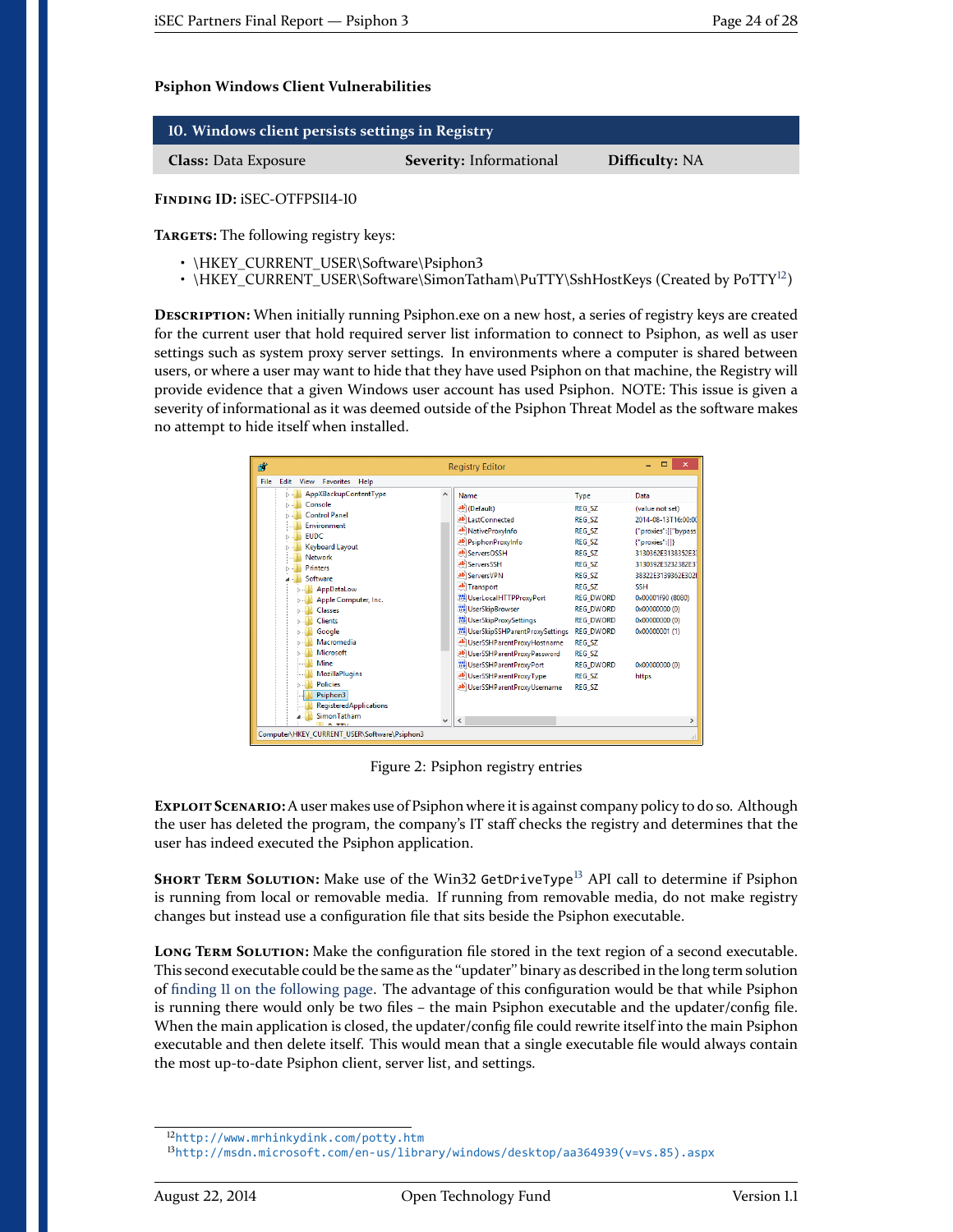| II. Windows client update script unreliable |  |
|---------------------------------------------|--|
|---------------------------------------------|--|

**Class:** Patching **Severity:** Informational **Difficulty:** NA

<span id="page-24-0"></span>**Finding ID:** iSEC-OTFPSI14-11

**Targets:** The Connectionmanager.cpp:PaveUpgrade() class of the Windows client binary.

**Description:** During testing, some crashes were observed in the Psiphon3.exe application when it attempted to automatically update itself. Code review of the PaveUpgrade and ConnectionManagerUpgradeThread methods of connectionmanager.cpp show that the update mechanism does not launch a new process to overwrite the Psiphon 3 executable, but rather uses a new thread. Sometimes Windows will not allow the executable to be overwritten, or some threads will still be open from the original process. Comments note that Windows does not allow an executable to be overwritten while it is running.

One side effect of Psiphon crashes is that system proxy settings that have been manipulated by Psiphon are not automatically restored, leaving the user without Internet connectivity in most circumstances. It is not a given that a user will restart Psiphon to reset their settings if their Internet connection is not working.

**SHORT TERM SOLUTION:** Spawn yet another thread to act as a watchdog for Psiphon. If the application crashes, be sure to restore the user's original proxy settings.

**Long Term Solution:** Package the Psiphon update in an updater executable that gets distributed via the existing update distribution network. The main executable can continue to download and signature verify the update package as it does now. However, instead of trying to replace itself, the Psiphon binary can simply execute the updater. The updater should then replace the Psiphon3.exe binary after monitoring that the process has been gracefully terminated. Once the updated version of Psiphon has been installed, it can signal the updater that the update is complete and then remove the updater binary.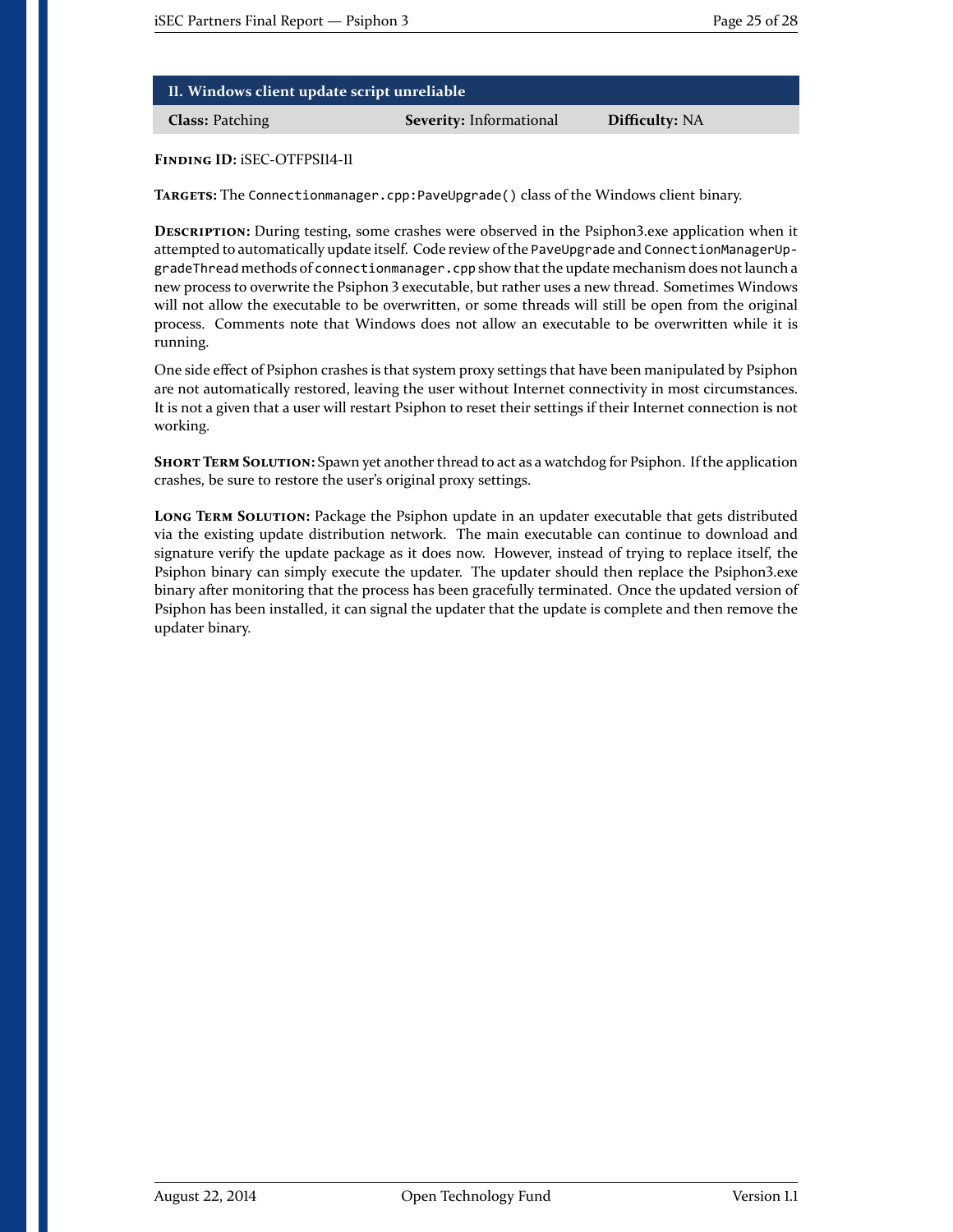# <span id="page-25-2"></span>**Appendices**

# <span id="page-25-0"></span>**A Improvements to Host Management**

Throughout the testing period, iSEC consultants identified areas where enterprise-class management tools would potentially improve the overall security posture of Psiphon hosts, servers, and infrastructure. The areas below are recommendations to help give Psiphon engineers fine-grain control of their systems as it continues to expand in size.

### <span id="page-25-1"></span>**A.1 Log Aggregation and SIEM**

A Security Information and Event Monitoring (SIEM) solution helps provide control over the events that happen on a network. As Psiphon grows, and the number of hosts to manage increases, a SIEM would help reduce the amount of effort to maintain a secure infrastructure. A variety of features are normally provided in a SIEM, but specifically the Log Aggregation features would provide a high value for the Psiphon project.

Psiphon hosts normally will use a custom syslog configuration to redirect pertinent logs to a flat log file under /var/log/PsiphonV.log. An automation server regularly goes out and collects these logs and then imports them into a PostgreSQL database. This provides diagnostic information to help engineers maintain perspective on the network.

On the the Psiphon Hosts that were provided, each were actively defended by a fail2ban tool that protected services from attacks like brute forcing. This is a standard way of defending SSH and OSSH services from attacks, but it lacked any type of alerting mechanism to let engineers know when active attacks were occurring on these systems.

A log aggregator/SIEM such as Splunk could provide engineers with more insight about active attacks happening on the network, integrate into the existing logging mechanism, and allow engineers to respond to attacks with lower latency. It is recommended that Psiphon host configurations be modified so that syslog output is copied or redirected to a centralized syslog server hosted by Psiphon. From there, the logs can be processed and compiled into a report to give insight about current issues on the network.

Alternatively, if these solutions are cost prohibitive, it may be possible to expand the current logging initiatives to include more information about the hosts. For instance, expanding the automation server sync tools so that it not only downloads the PsiphonV.log file, but also the fail2ban and other security related logs, could perform a similar function to a log aggregator solution.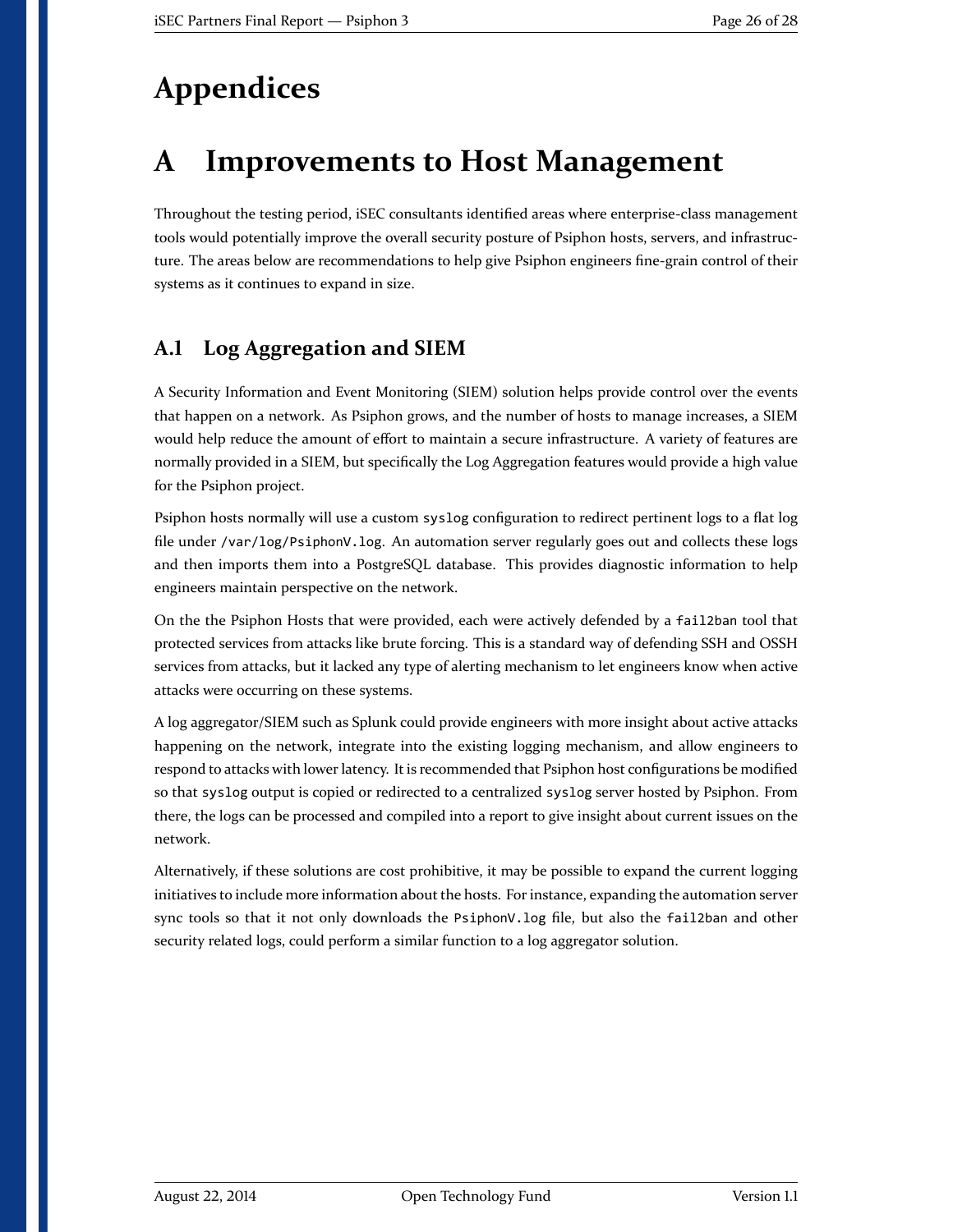## <span id="page-26-0"></span>**B Authorization and Authentication Controls**

The Psiphon team granted iSEC access to a few servers via SSH. This was done by either providing the root password to the server, or a private key that could be used for authentication. The following sections outline improvements that would occur if a centralized authentication system (such as LDAP) were in place. The goal of these improvements may not have a direct affect on the security of the organization at its current size, but as Psiphon grows to include more developers, more administrators, and more servers, this centralized authentication would make it easier to scale.

#### <span id="page-26-1"></span>**B.1 Psiops Database Management**

One point of improvement identified was related to password and key material management. Currently, a lot of sensitive material is maintained in the psi ops database, which, in its encrypted form, is managed by Ciphershare.<sup>[14](#page-26-3)</sup> The Psiops Database stores sensitive information such as the key material used to establish secure communications between a Psiphon client and server, root credentials for Psiphon servers, and API keys for hosting providers. The file is a serialized object containing the most sensitive information about the project/organization. This file is normally stored encrypted using Ciphershare document management system, but on some systems a portion is stored in the clear relying on the security of the host to protect it.

As this is a centralized point of failure and a primary attack vector, the utmost care should be given when using this including restricting file access, encrypting it at rest, and ensuring that it is only transferred between systems securely. As Psiphon continues to grow its code base, servers, and potentially its project members, it is important that the solution to manage this sensitive information scales to the size of the organization. Services like LDAP may provide a way of authenticating users and deciding whether they should receive access to the file. This would allow managed control of the file as people enter and leave the organization over time.

#### <span id="page-26-2"></span>**B.2 Remote Administration**

Remote administration is done using a separate SSH process on the Psiphon servers. This is used by administrators to configure the host and by scripts to automatically connect and download server logs. To scale to an enterprise-ready environment, Psiphon should consider replacing local root authentication, with a network authentication service like LDAP. This would allow various Psiphon members to log in with their own credentials. This provides a variety of improvements including:

- A way of tracking who logged in and when for auditing purposes
- Ability to control what servers a user should have access
- Ability to provide temporary access to users and revoke those privileges at a later time
- Cut down on the amount of effort required to revoke access

<span id="page-26-3"></span><sup>14</sup><http://www.provensecuritysolutions.com/>